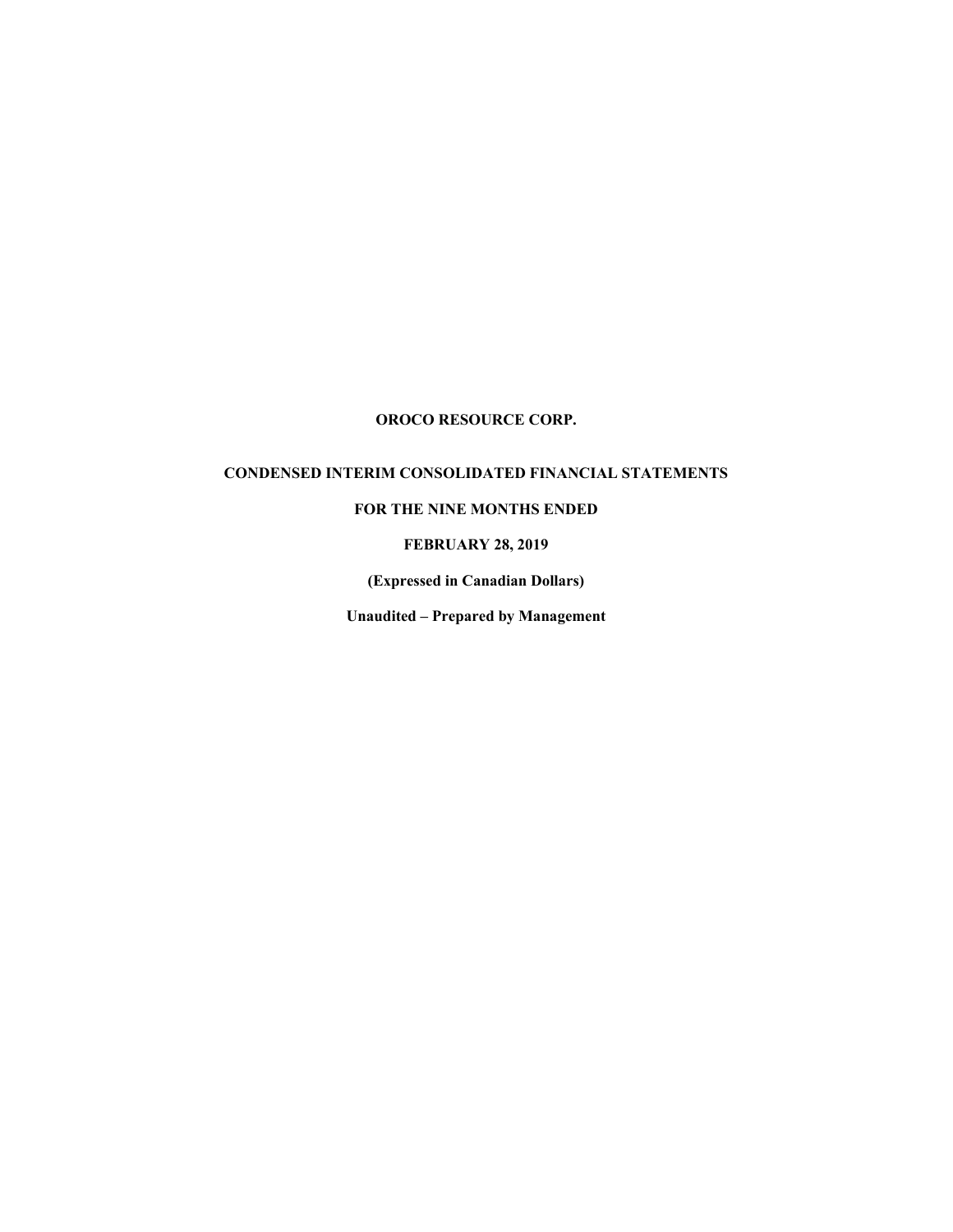# **OROCO RESOURCE CORP.** CONDENSED INTERIM CONSOLIDATED STATEMENTS OF FINANCIAL POSITION (Expressed in Canadian Dollars) (Unaudited) As at

|                                                           | February 28, 2019 |              | May 31, 2018 |
|-----------------------------------------------------------|-------------------|--------------|--------------|
| <b>ASSETS</b>                                             |                   |              |              |
| <b>Current</b>                                            |                   |              |              |
| Cash                                                      | \$<br>419,002     | \$           | 938,804      |
| Receivables                                               | 42,276            |              | 33,162       |
| Prepaid expenses and advances                             | 11,745            |              | 4,011        |
|                                                           | 473,023           |              | 975,977      |
| <b>Marketable securities (Note 4)</b>                     | 401,444           |              | 548,600      |
| Investment in and advances to associated company (Note 4) | 857,189           |              | 721,608      |
| <b>Deferred acquisition costs</b>                         | 29,559            |              | 9,759        |
| <b>Exploration and evaluation assets (Note 6)</b>         | 1,177,408         |              | 681,547      |
| Equipment (Note 7)                                        | 6,099             |              | 6,851        |
|                                                           | \$<br>2,944,722   | S.           | 2,944,342    |
| <b>LIABILITIES AND SHAREHOLDERS' EQUITY</b><br>Current    |                   |              |              |
| Trade payables and accrued liabilities (Note 9)           | \$<br>387,634     | $\mathbb{S}$ | 296,859      |
| Deferred tax liability                                    | 13,443            |              | 13,443       |
|                                                           | 401,077           |              | 310,302      |
| Shareholders' equity                                      |                   |              |              |
| Share capital (Note 8)                                    | 19,024,955        |              | 18,115,678   |
| Reserves (Note 8)                                         | 2,576,518         |              | 2,392,571    |
| Deficit                                                   | (19,057,828)      |              | (17,874,209) |
|                                                           | 2,543,645         |              | 2,634,040    |
|                                                           | \$<br>2,944,722   | \$           | 2,944,342    |

**Nature of operations and going concern** (Note 1) **Subsequent event** (Note 13)

# **Approved on behalf of the Board:**

*"Craig Dalziel" "Steve Vanry"* 

"Craig Dalziel" – Craig Dalziel – Director (Steve Vanry – Steve Vanry – Director – Steve Vanry – Director (Steve Vanry – Director – Steve Vanry – Director – Steve Vanry – Director – Steve Vanry – Director (Steve Vanry – Di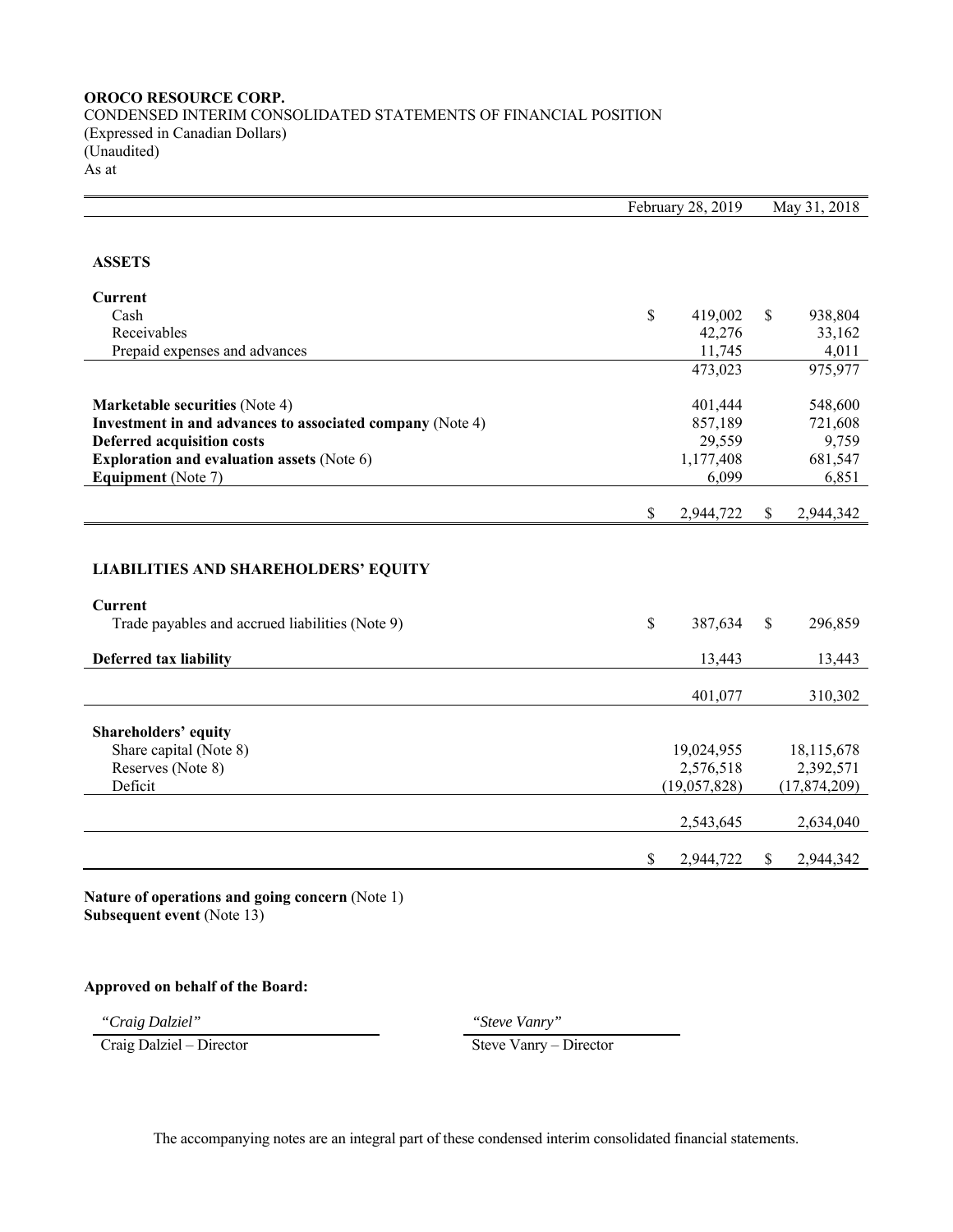# **OROCO RESOURCE CORP.**  CONDENSED INTERIM CONSOLIDATED STATEMENTS OF LOSS AND COMPREHENSIVE LOSS (Expressed in Canadian Dollars)

(Unaudited)

|                                                   | For the Three |              | For the Three    |      | For the Nine  |      | For the Nine |
|---------------------------------------------------|---------------|--------------|------------------|------|---------------|------|--------------|
|                                                   |               | Months Ended | Months Ended     |      | Months Ended  |      | Months Ended |
|                                                   |               | February 28, | February 28,     |      | February 28,  |      | February 28, |
|                                                   |               | 2019         | 2018             |      | 2019          |      | 2018         |
|                                                   |               |              |                  |      |               |      |              |
| <b>Expenses</b>                                   |               |              |                  |      |               |      |              |
| Business development                              | \$            | 16,650       | \$<br>16,125     | \$   | 50,850        |      | \$<br>43,761 |
| Depreciation (Note 7)                             |               | 251          | 308              |      | 752           |      | 924          |
| Consulting fees (Note 9)                          |               | 42,831       | 16,125           |      | 83,631        |      | 47,025       |
| Foreign currency loss (gain)                      |               | 577          | 15,565           |      | (1, 151)      |      | 80,394       |
| Management and director fees (Note 9)             |               | 59,000       | 59,000           |      | 203,500       |      | 184,000      |
| Office and general                                |               | 25,293       | 30,391           |      | 78,296        |      | 80,290       |
| Professional fees (Note 9)                        |               | 61,133       | 69,694           |      | 212,075       |      | 192,490      |
| Property investigation costs                      |               |              | 59,949           |      | 2,057         |      | 323,853      |
| Rent                                              |               | 20,427       | 19,527           |      | 60,073        |      | 55,427       |
| Share-based payment (Notes 8 and 9)               |               | 139,486      | 7,205            |      | 331,103       |      | 144,059      |
| Shareholder communications and investor relations |               | 9,856        | 370              |      | 33,012        |      | 18,424       |
| Transfer agent and filing fees                    |               | 5,956        | 5,476            |      | 20,645        |      | 14,620       |
| Travel                                            |               | 11,020       |                  |      | 52,408        |      | 17,845       |
| <b>Operating loss</b>                             |               | (392, 480)   | (299, 735)       |      | (1, 127, 251) |      | (1,203,112)  |
|                                                   |               |              |                  |      |               |      |              |
|                                                   |               |              |                  |      |               |      |              |
| Equity loss in associated company (Note 4)        |               | (11, 161)    |                  |      | (56, 638)     |      |              |
| Gain on sale of available for sale securities     |               |              | 3,111            |      |               |      | 5,216        |
| Royalty revenue                                   |               |              | 49,638           |      | 270           |      | 103,795      |
|                                                   |               | (11, 161)    | 52,749           |      | (56, 368)     |      | 109,011      |
|                                                   |               |              |                  |      |               |      |              |
| Loss for the period                               |               | (403, 641)   | (246,986)        |      | (1,183,619)   |      | (1,094,101)  |
| Unrealized gain (loss) on fair value of           |               |              |                  |      |               |      |              |
| marketable securities (Note 4)                    |               | 58,637       | 35,396           |      | (147, 156)    |      | (227, 019)   |
|                                                   |               |              |                  |      |               |      |              |
| Loss and comprehensive loss for the period        | \$            | (345,004)    | \$<br>(211, 590) | S.   | (1,330,775)   | S.   | (1,321,120)  |
|                                                   |               |              |                  |      |               |      |              |
| Basic and diluted loss per common share           | \$            | (0.00)       | \$<br>(0.00)     | $\$$ | (0.01)        | $\$$ | (0.01)       |
|                                                   |               |              |                  |      |               |      |              |
|                                                   |               |              |                  |      |               |      |              |
| Weighted average number of common shares          |               |              |                  |      |               |      |              |
| outstanding - basic and diluted                   |               | 93,415,738   | 77,949,579       |      | 91,122,313    |      | 77,948,138   |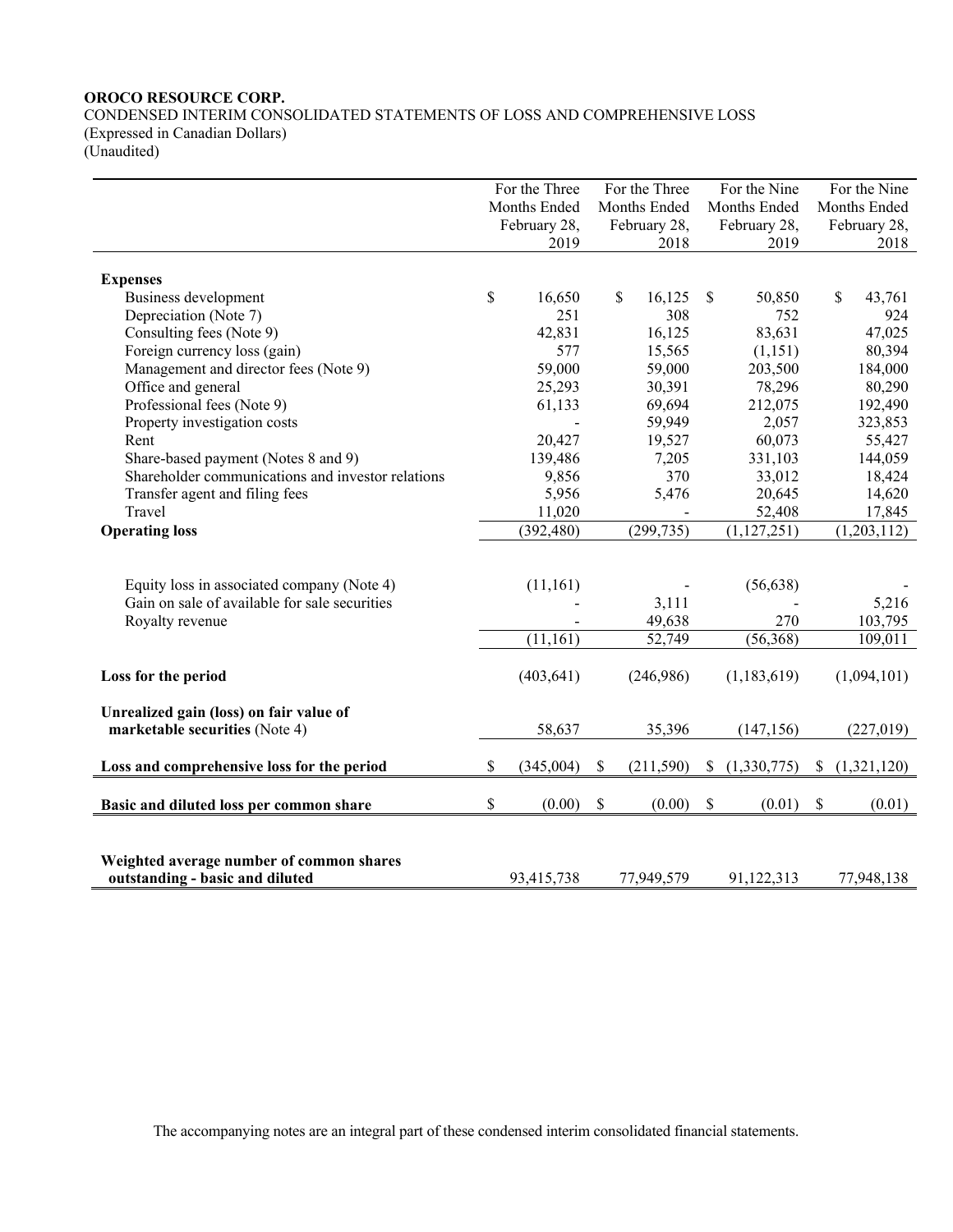### **OROCO RESOURCE CORP**.

CONDENSED INTERIM CONSOLIDATED STATEMENTS OF CHANGES IN SHAREHOLDERS' EQUITY

(Expressed in Canadian Dollars)

(Unaudited)

|                                                           | Share Capital |            | Reserves                                |                             |                |                       |
|-----------------------------------------------------------|---------------|------------|-----------------------------------------|-----------------------------|----------------|-----------------------|
|                                                           | Number        | Amount     | Other<br>comprehensive<br>income (loss) | Stock option<br>and warrant | Deficit        | Total                 |
|                                                           |               | \$         | \$                                      | \$                          | \$             | \$                    |
| May 31, 2017<br>Shares issued for exploration and         | 77,947,405    | 16,973,847 | 183,420                                 | 2,110,254                   | (16, 496, 968) | 2,770,553             |
| evaluation assets                                         | 2,000,000     | 240,000    |                                         |                             |                | 240,000               |
| Unrealized gain on fair value of<br>marketable securities |               |            | (227,019)                               | 144,059                     |                | (227, 019)<br>144,059 |
| Share-based payment<br>Loss for the period                |               |            |                                         |                             | (1,094,101)    | (1,094,101)           |
| <b>February 28, 2018</b>                                  | 79,947,405    | 17,213,847 | (43,599)                                | 2,254,313                   | (17,591,069)   | 1,833,492             |
| May 31, 2018                                              | 89,147,405    | 18,115,678 | 103,031                                 | 2,289,540                   | (17,874,209)   | 2,634,040             |
| Shares issued for cash                                    | 3,750,000     | 750,000    |                                         |                             |                | 750,000               |
| Share issue costs                                         |               | (18, 223)  |                                         |                             |                | (18, 223)             |
| Shares issued for exploration and<br>evaluation assets    | 500,000       | 137,500    |                                         |                             |                | 137,500               |
| Shares issued for warrant exercise                        | 250,000       | 40,000     |                                         |                             |                | 40,000                |
| Unrealized loss on fair value of<br>marketable securities |               |            | (147, 156)                              |                             |                | (147, 156)            |
| Share-based payment                                       |               |            |                                         | 331,103                     |                | 331,103               |
| Loss for the period                                       |               |            |                                         |                             | (1, 183, 619)  | (1,183,619)           |
| <b>February 28, 2019</b>                                  | 93,647,405    | 19,024,955 | (44, 125)                               | 2,620,643                   | (19,057,828)   | 2,543,645             |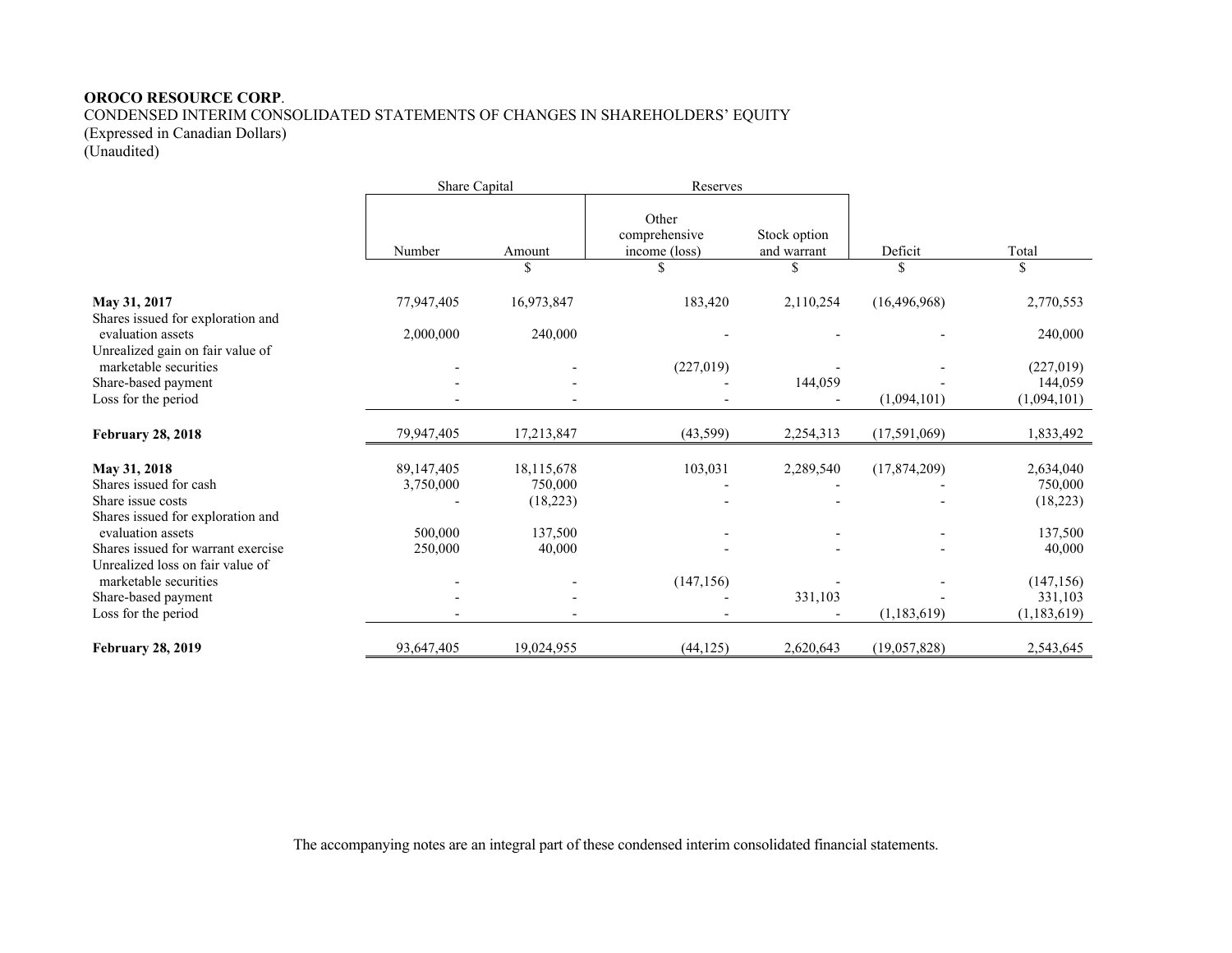# **OROCO RESOURCE CORP.**

CONDENSED INTERIM CONSOLIDATED STATEMENTS OF CASH FLOWS (Expressed in Canadian Dollars) (Unaudited)

|                                             | For the Nine Months<br>Ended February 28, | For the Nine Months<br>Ended February 28, |  |  |
|---------------------------------------------|-------------------------------------------|-------------------------------------------|--|--|
|                                             | 2019                                      | 2018                                      |  |  |
|                                             |                                           |                                           |  |  |
| <b>CASH FLOWS FROM OPERATING ACTIVITIES</b> |                                           |                                           |  |  |
| Loss for the period                         | \$<br>(1,183,619)                         | \$<br>(1,094,101)                         |  |  |
| Adjusted for items not involving cash:      |                                           |                                           |  |  |
| Depreciation                                | 752                                       | 924                                       |  |  |
| Equity loss in associated company           | 56,638                                    |                                           |  |  |
| Gain on sale of marketable securities       |                                           | (5,216)                                   |  |  |
| Accrued royalty income                      | (270)                                     | (103,795)                                 |  |  |
| Foreign exchange gain                       | (386)                                     | (1,369)                                   |  |  |
| Share-based payment                         | 331,103                                   | 144,059                                   |  |  |
| Changes in working capital items:           |                                           |                                           |  |  |
| Receivables                                 | (10,240)                                  | (4,827)                                   |  |  |
| Prepaid expenses and advances               | (7, 734)                                  | 920                                       |  |  |
| Trade payables and accrued liabilities      | 20,580                                    | 79,564                                    |  |  |
|                                             |                                           |                                           |  |  |
| Net cash used in operating activities       | (793, 176)                                | (983, 841)                                |  |  |
| <b>CASH FLOWS FROM INVESTING ACTIVITIES</b> |                                           |                                           |  |  |
| Exploration and evaluation expenditures     | (288, 166)                                | (79, 450)                                 |  |  |
| Deferred acquisition costs                  | (19, 800)                                 |                                           |  |  |
| Proceeds on sale of marketable securities   |                                           | 51,976                                    |  |  |
| Acquisition of marketable securities        |                                           | (22, 280)                                 |  |  |
| Royalty revenue                             | 1,782                                     | 37,487                                    |  |  |
| Advances to associated company              | (192, 219)                                | (95, 608)                                 |  |  |
|                                             |                                           |                                           |  |  |
| Net cash used in investing activities       | (498, 403)                                | (107, 875)                                |  |  |
| <b>CASH FLOWS FROM FINANCING ACTIVITIES</b> |                                           |                                           |  |  |
| Proceeds from share issue                   | 790,000                                   |                                           |  |  |
| Share issue cost                            | (18, 223)                                 |                                           |  |  |
|                                             |                                           |                                           |  |  |
| Net cash provided by financing activities   | 771,777                                   |                                           |  |  |
| Change in cash                              | (519, 802)                                | (1,091,716)                               |  |  |
| Cash, beginning of period                   | 938,804                                   | 1,373,872                                 |  |  |
| Cash, end of period                         | \$<br>419,002                             | \$<br>282,156                             |  |  |

**Supplemental cash flow information** (Note 11)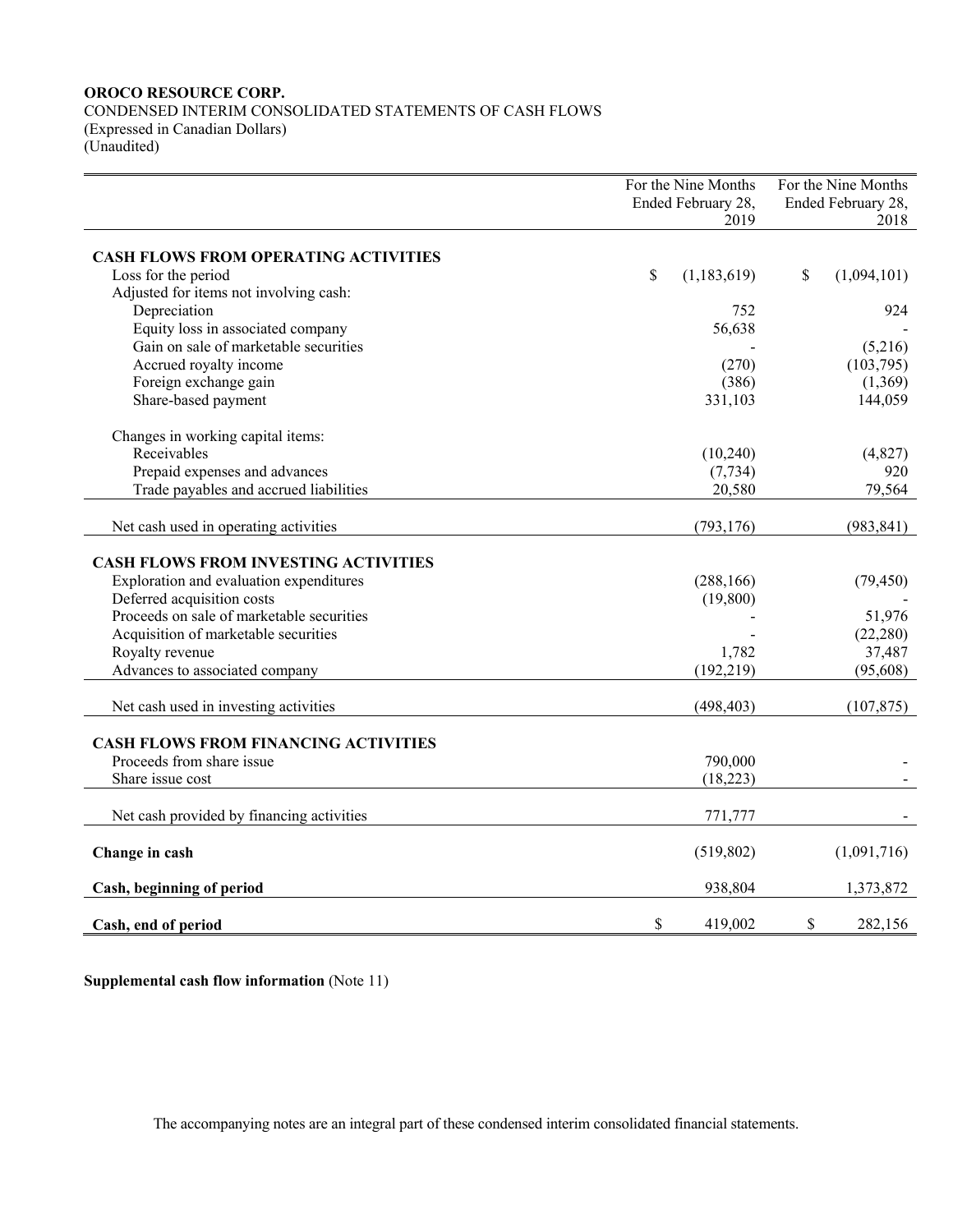# **1. NATURE OF OPERATIONS AND GOING CONCERN**

Oroco Resource Corp. (the "Company") was incorporated on July 7, 2006 under the Business Corporations Act of British Columbia and is in the business of acquiring and exploring exploration and evaluation assets in Mexico. The Company is listed on the TSX Venture Exchange (the "TSX-V").

The Company's head office and principal address is located at #1201 - 1166 Alberni Street, Vancouver, British Columbia, Canada, V6E 3Z3.

The Company is in the exploration stage and has not yet determined whether its exploration and evaluation assets contain reserves that are economically recoverable. The recoverability of amounts shown for exploration and evaluation assets and related deferred exploration expenditures are dependent upon the discovery of economically recoverable reserves, the ability of the Company to obtain necessary financing to complete the development of the mineral properties and upon future profitable production or proceeds from the disposition thereof.

The Company's exploration and evaluation assets consist of the Xochipala, Santo Tomas, and Salvador properties in Mexico. The outlook for the Company is tied to realizing on the value of its exploration and evaluation assets and marketable securities, raising the financing necessary to maintain operations thereafter, and ultimately on generating future profitable operations. These uncertainties may cast significant doubt as to the ability of the Company to continue as a going concern.

These condensed interim consolidated financial statements do not reflect adjustments to the carrying value of assets and liabilities, the reported expenses and balance sheet classifications used that would be necessary if the going concern assumption were not appropriate.

# **2. BASIS OF PRESENTATION**

# **Statement of compliance**

These condensed interim consolidated financial statements, including comparatives, have been prepared in accordance with IAS 34, Interim Financial Reporting, as issued by the International Accounting Standards Board ("IASB") and the interpretations of the International Financial Reporting Interpretations Committee ("IFRIC"s). They do not include all disclosures required by International Financial Reporting Standards ("IFRS") for annual financial statements, and, therefore, should be read in conjunction with the Company's audited consolidated financial statements for the year ended May 31, 2018, prepared in accordance with IFRS as issued by the IASB.

These condensed interim consolidated financial statements were authorized by the Audit Committee and Board of Directors of the Company on April 29, 2019.

### **Basis of presentation**

These condensed interim consolidated financial statements have been prepared on a historical cost basis, using the accrual basis of accounting, except for cash flow information and certain financial assets that are measured at fair value.

# **Functional and presentation currency**

These condensed interim consolidated financial statements are presented in Canadian dollars, unless otherwise noted, which is the functional currency of the parent and of its subsidiaries.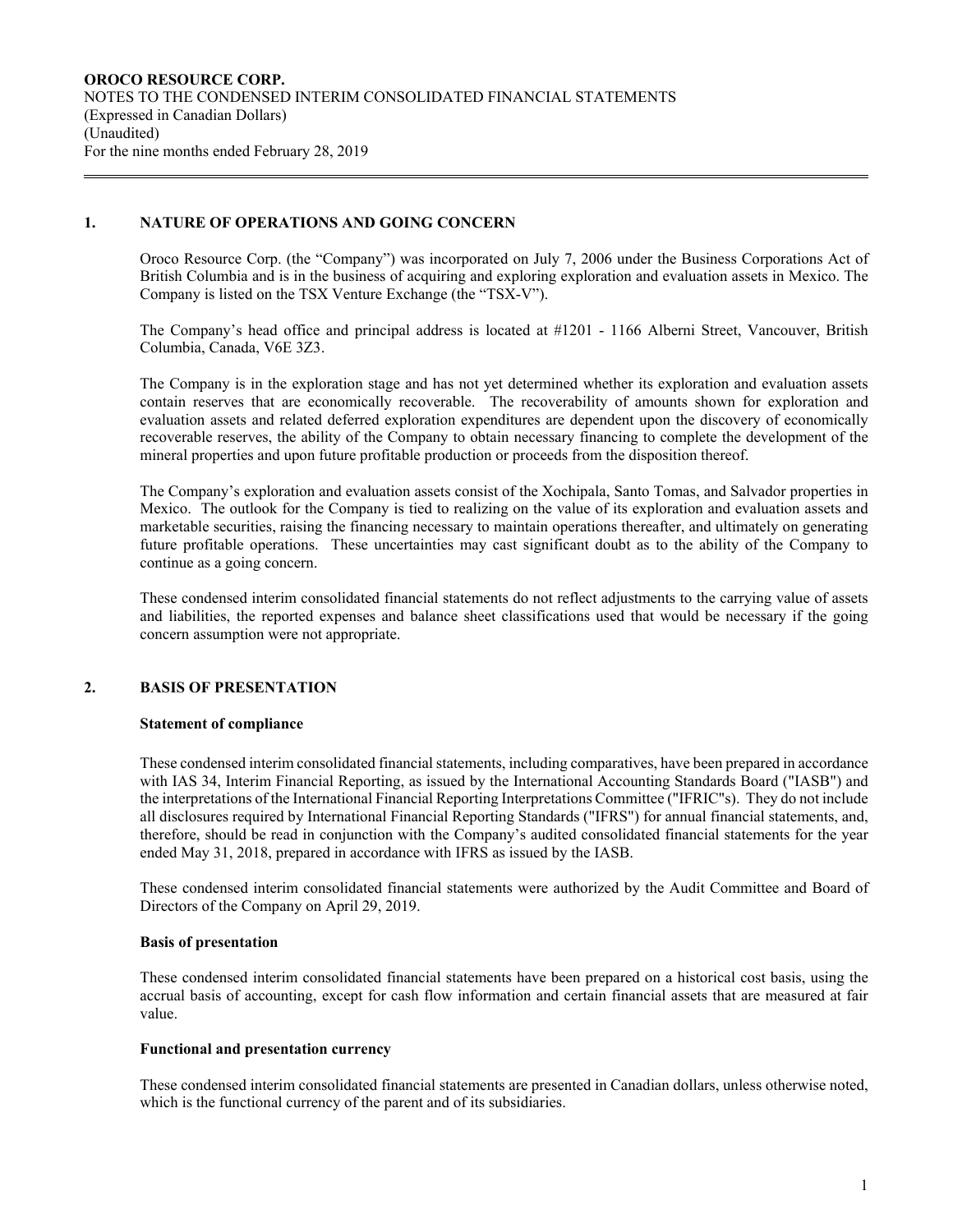# 2. **BASIS OF PRESENTATION** (cont'd...)

### **Basis of consolidation**

These condensed interim consolidated financial statements include the accounts of the Company and its direct whollyowned subsidiaries. Control exists when the Company possesses power over an investee, has exposure to variable returns from the investee and has the ability to use its power over the investee to affect its returns. Intercompany balances and transactions, and any unrealized income and expenses arising from intercompany transactions, are eliminated in preparing the condensed interim consolidated financial statements.

| Name of Subsidiary                                 | Country of<br>Incorporation | Percentage of<br>Ownership | Principal Activity           |
|----------------------------------------------------|-----------------------------|----------------------------|------------------------------|
| Minera Xochipala S.A. de C.V. ("Minera Xochipala") | Mexico                      | $100\%$                    | <b>Exploration</b> in Mexico |
| 0973496 B.C. Ltd.                                  | Canada                      | $100\%$                    | Holding company              |

The Company also holds an inactive, nominal company incorporated in Canada.

The Company holds a 13.0% interest in Altamura Copper Corp. ("Altamura") which is accounted for as an equity investment.

# **Significant estimates**

The preparation of these condensed interim consolidated financial statements requires the Company to make estimates and assumptions concerning the future. The Company's management reviews these estimates and underlying assumptions on an ongoing basis, based on experience and other factors, including expectations of future events that are believed to be reasonable under the circumstances. Revisions to estimates are adjusted for prospectively in the period in which the estimates are revised.

Critical accounting estimates are estimates and assumptions made by management that may result in a material adjustment to the carrying amount of assets and liabilities within the next financial year and are, but are not limited to, the following:

Share-based payment - The fair value of stock options issued are subject to the limitation of the Black-Scholes option pricing model which incorporates market data and which involves uncertainty and subjectivity in estimates used by management in the assumptions. Changes in the input assumptions can materially affect the fair value estimate of stock options.

Valuation of marketable securities - The Company evaluates, among other factors, the duration and extent to which the fair value of an investment is less than its cost; and the financial health of, and near term business outlook for, the investee, including factors such as industry and sector performance, changes in technology, and operational and financing cash flow.

The carrying value and the recoverability of exploration and evaluation assets - Management has determined that exploration, evaluation and related costs incurred, which were capitalized may have future economic benefits and may be economically recoverable. Management uses several criteria in its assessments of economic recoverability and probability of future economic benefits including geologic and other technical information, history of conversion of mineral deposits with similar characteristics to its own properties to proven and probable mineral reserves, scoping and feasibility studies, accessible facilities and existing permits.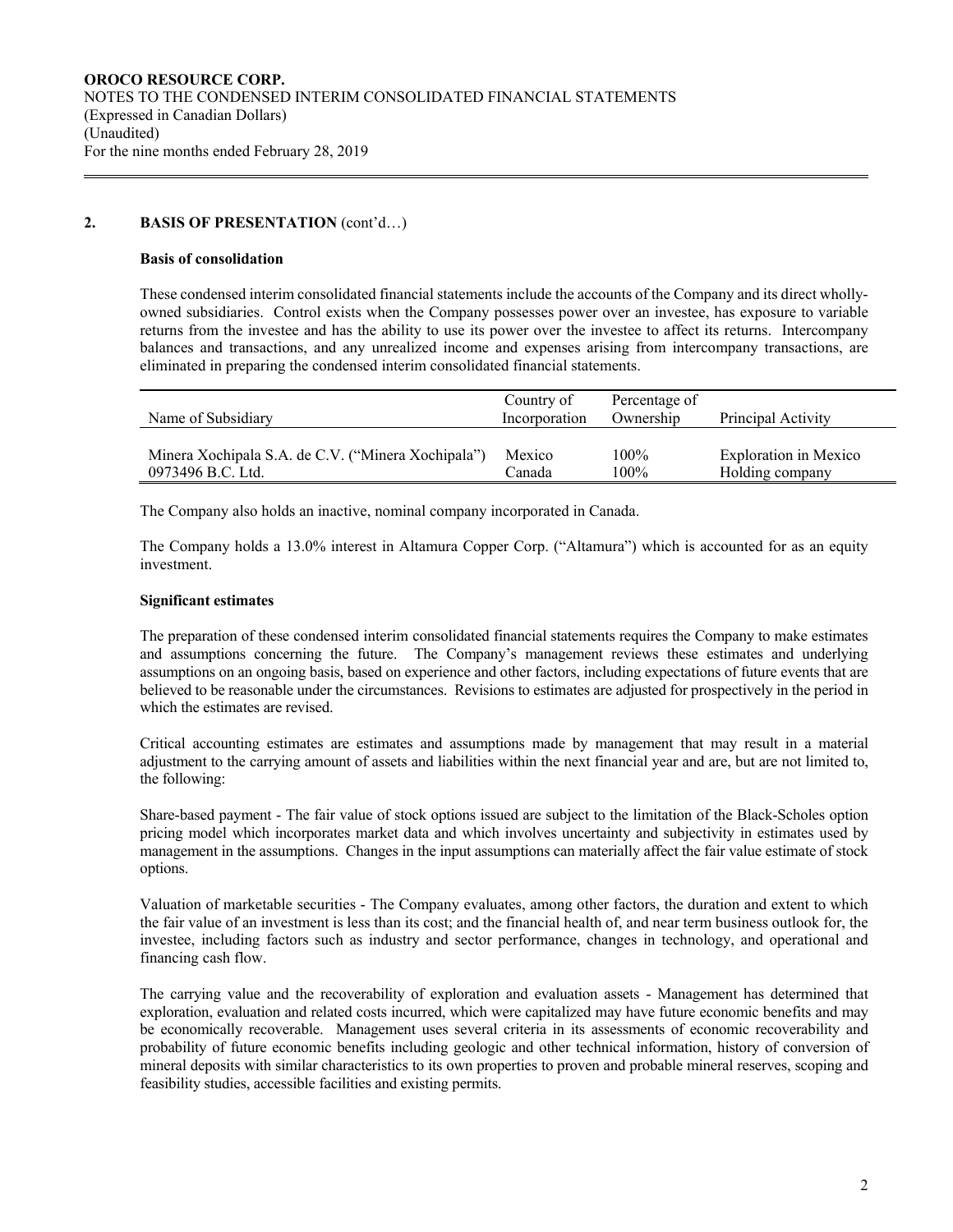### 2. **BASIS OF PRESENTATION** (cont'd...)

#### **Significant estimates** (cont'd…)

Valuation of production royalty - The Company is entitled to royalty income as disclosed in Note 5. The Company has estimated the value of the production royalty to be \$Nil due to lack of certainty of future ongoing production and values.

#### **Significant judgments**

Information about critical judgments in applying accounting policies that have the most significant effect on the amounts recognized in the condensed interim consolidated financial statements are, but are not limited to, the following:

Determination of functional currency - The functional currency of the Company and its subsidiaries is the currency of the primary economic environment in which each entity operates. The Company has determined the functional currency of each entity to be the Canadian dollar. Determination of the functional currency may involve certain judgments to determine the primary economic environment. The functional currency may change if there is a change in events and conditions which determines the primary economic environment.

Classification of investments as subsidiaries, joint ventures, associated company and portfolio investments - Classification of investments requires judgement as to whether the Company controls, has joint control of or significant influence over the strategic financial and operating decisions relating to the activity of the investee. In assessing the level of control or influence that the Company has over an investment, management considers ownership percentages, board representation as well as other relevant provisions in shareholder agreements. If an investor holds or has the ability to hold 20% or more of the voting power of the investee, it is presumed that the investor has significant influence, unless it can be clearly demonstrated that this is not the case. Conversely, if the investor holds less than 20% of the voting power of the investee, it is presumed that the investor does not have significant influence, unless such influence can be clearly demonstrated. The Company accounts for its 13.0% interest in Altamura as an equity investment as the Company has the ability to convert its advances into an increased interest in Altamura.

### **3. SIGNIFICANT ACCOUNTING POLICIES**

These condensed interim consolidated financial statements were prepared using the same accounting policies and methods of computation as in the Company's consolidated financial statements for the year ended May 31, 2018, except as noted below.

### **New accounting policies adopted**

The following standards and amendments to existing standards have been adopted by the Company effective June 1, 2018:

### *IFRS 9, Financial instruments*

The Company retrospectively adopted IFRS 9, "Financial Instruments". IFRS 9 sets out requirements for recognizing and measuring financial assets, financial liabilities and some contracts to buy or sell non-financial items. This standard replaces IAS 39, "Financial Instruments: Recognition and Measurement". Prior periods were not restated and there was no material impact to the Company's condensed interim consolidated financial statements as a result of transitioning to IFRS 9.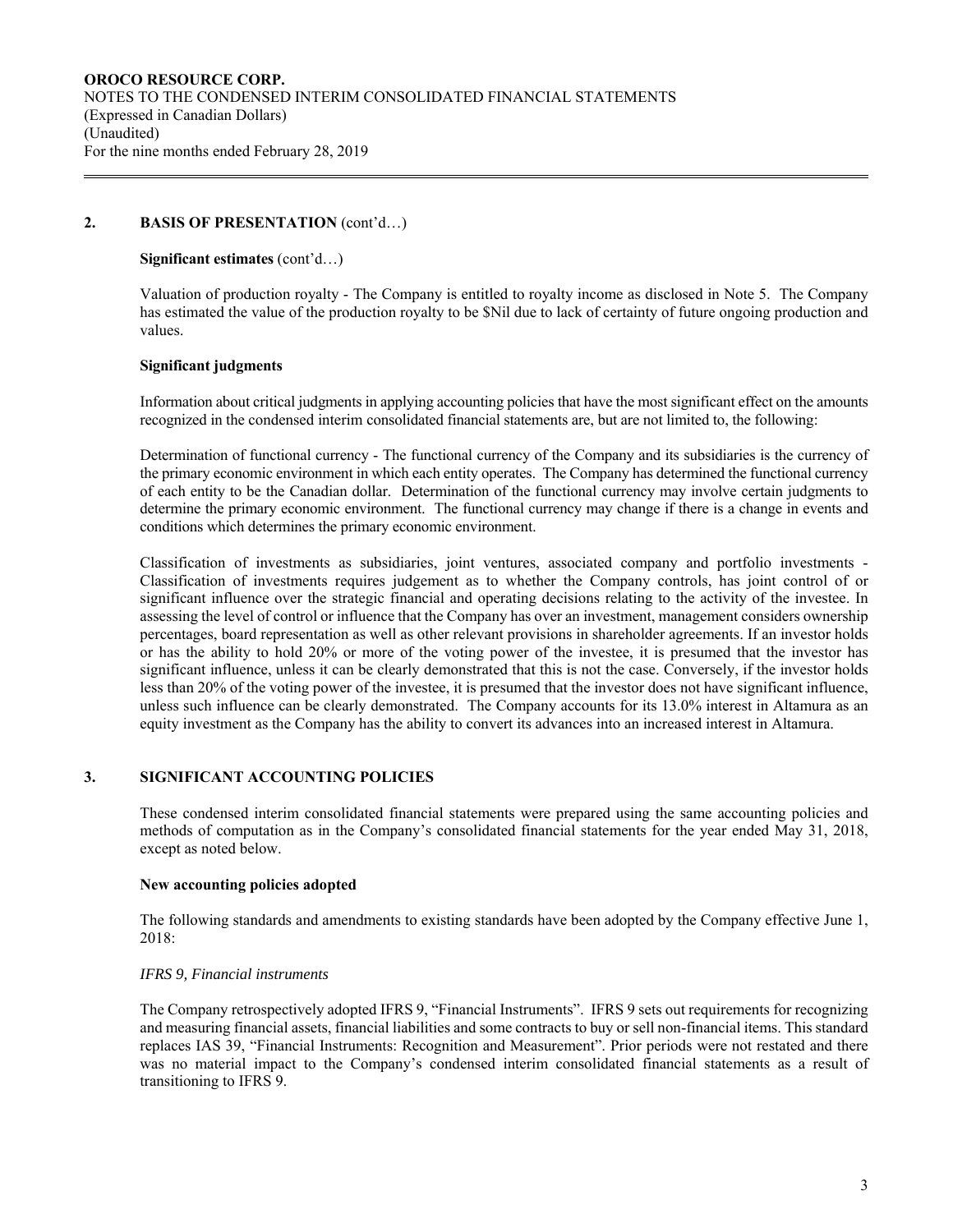# **3. SIGNIFICANT ACCOUNTING POLICIES** (cont'd)

**New accounting policies adopted** (cont'd…)

*IFRS 9, Financial instruments* (cont'd…)

The adoption of IFRS 9 has not had a significant effect on the Company's accounting treatment related to financial liabilities and financial assets. The impact of IFRS 9 on the classification and measurement of financial assets and financial liabilities is set out below.

### Classification and measurement of financial assets and liabilities

Under IFRS 9, financial assets, on initial recognition, are recognized at fair value and subsequently classified and measured at: amortized cost; fair value through other comprehensive income ("FVOCI") or fair value through profit or loss ("FVTPL"). IFRS 9 eliminates the previous IAS 39 categories for financial assets of held to maturity, loans and receivables and available for sale. The classification of financial assets depends on the purpose for which the financial assets were acquired. The Company's financial assets which consist of cash and receivables are classified as amortized cost. Financial assets are classified as current assets or non-current assets based on their maturity date. Cash has changed classification from FVTPL to amortized cost. The carrying value is equal to its fair value given the shortterm nature of the asset, therefore, there is no change in the carrying value as a result of the change in classification. Marketable securities are classified as FVOCI.

Most of the requirements in IAS 39 for classification and measurement of financial liabilities were carried forward in IFRS 9, and, as such, the Company's accounting policy with respect to financial liabilities is substantially unchanged. The Company's financial liabilities which consist of trade payables and accrued liabilities are classified as amortized cost.

# Impairment of financial assets

An expected credit loss ("ECL") model applies to financial assets measured at amortized cost. The ECL model requires a loss allowance to be recognized based on expected credit losses. The estimated present value of future cash flows associated with the asset is determined and an impairment loss is recognized for the difference between this amount and the carrying amount as follows: the carrying amount of the asset is reduced to estimated present value of the future cash flows associated with the asset, discounted at the financial asset's original effective interest rate, either directly or through the use of an allowance account and the resulting loss is recognized in profit or loss for the period. In a subsequent period, if the amount of the impairment loss related to financial assets measured at amortized cost decreases, the previously recognized impairment loss is reversed through profit or loss to the extent that the carrying amount of the investment at the date the impairment is reversed does not exceed what the amortized cost would have been had the impairment not been recognized. The adoption of the ECL impairment model had a negligible impact on the carrying amounts of the Company's financial assets given the nature of the items and that receivables are substantially all current and there is a minimal level of default.

### *IFRS 15, Revenue from contracts with customers*

IFRS 15 establishes principles that an entity shall apply to report useful information to users of financial statements about the nature, amount, timing and uncertainty of revenue and cash flows arising from a contract with a customer.

There was no impact on the condensed interim consolidated financial statements as a result of adopting this standard.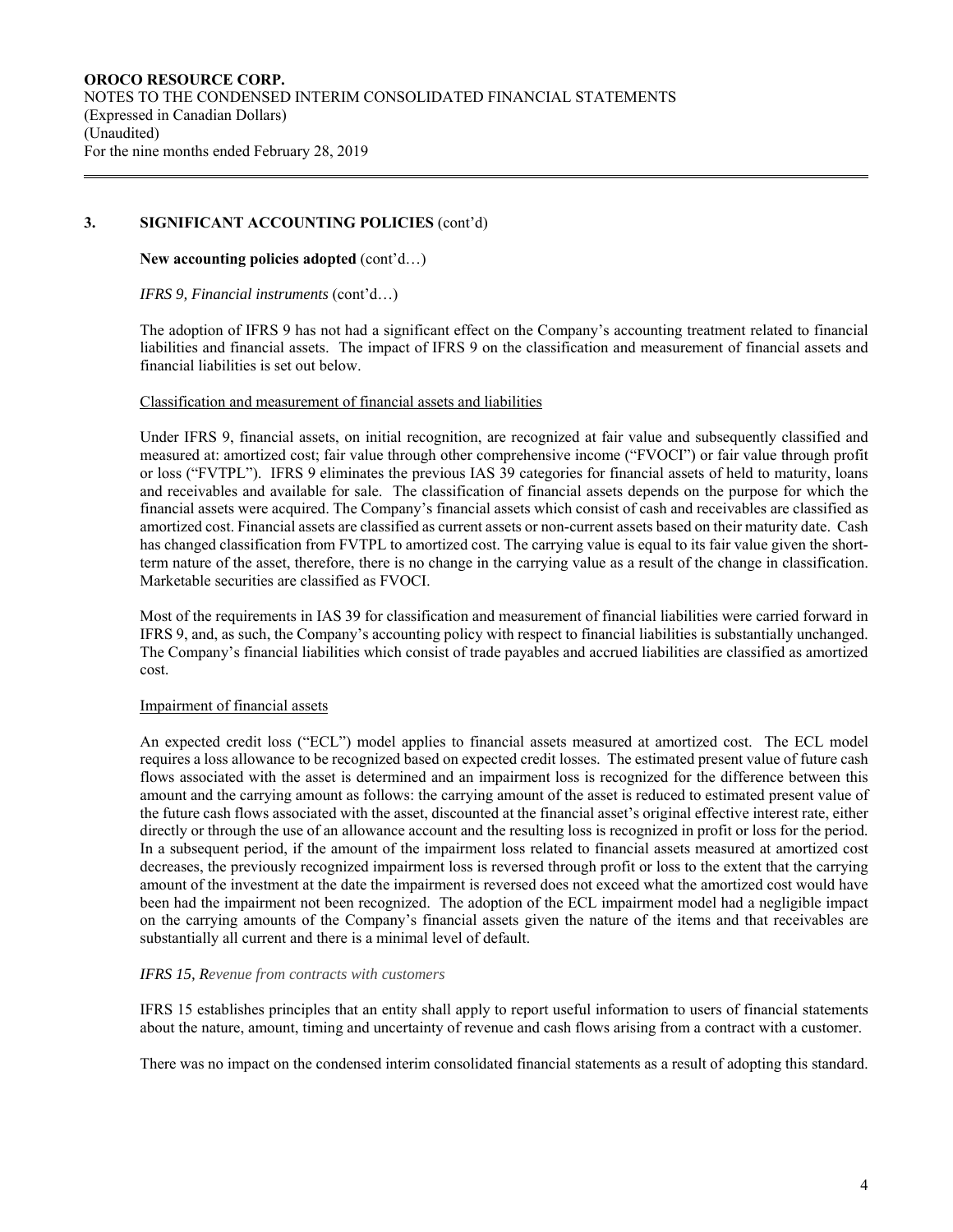# **3. SIGNIFICANT ACCOUNTING POLICIES** (cont'd…)

### **New standards, interpretations and amendments to existing standards not yet effective**

The following standards, amendments to standards and interpretations have been issued but are not effective for annual periods beginning on or after January 1, 2019:

### *IFRS 16, Leases*

This standard sets out the principles for recognition, measurement, presentation, and disclosure of leases including guidance for both parties to a contract, the lessee and the lessor. It eliminates the classification of leases as either operating or finance leases as is required by IAS 17 and instead introduces a single lessee accounting model.

The Company is currently evaluating the impact this standard is expected to have on the Company's consolidated financial statements.

# **4. INVESTMENTS AND ADVANCE**

### **(a) Marketable Securities**

During the nine months ended February 28, 2019, the Company sold Nil (2018 - 752,000) Goldgroup Mining Inc. ("Goldgroup") shares resulting in a gain on sale of \$Nil (2018 - \$5,216). As at February 28, 2019, the remaining 5,601,250 (May 31, 2018 - 5,601,250) shares had a fair value of \$308,069 (May 31, 2018 - \$448,100), resulting in other comprehensive loss of \$140,031 (2018 - \$225,364).

The Company owns 375,000 common shares, at a cost of \$75,000, in a private British Columbia company ("BC Co."), related by virtue of a common director, which provides satellite based, geological services to the mining and other industries, which services are able to identify, model and monitor subsurface geological structures.

As at February 28, 2019, the Company owned 5,950,000 common shares (representing a 13.0% ownership), at a cost of \$451,073, in Altamura, a company related by virtue of a director and officer of the Company and a member of the Company's management collectively having significant influence in Altamura (Note 9).

The Company owns 75,000 common shares of a publicly traded company ("Pub Co."). As at February 28, 2019, the shares had a fair value of \$18,375 (May 31, 2018 - \$25,500), resulting in other comprehensive loss of \$7,125 (2018 - \$1,655).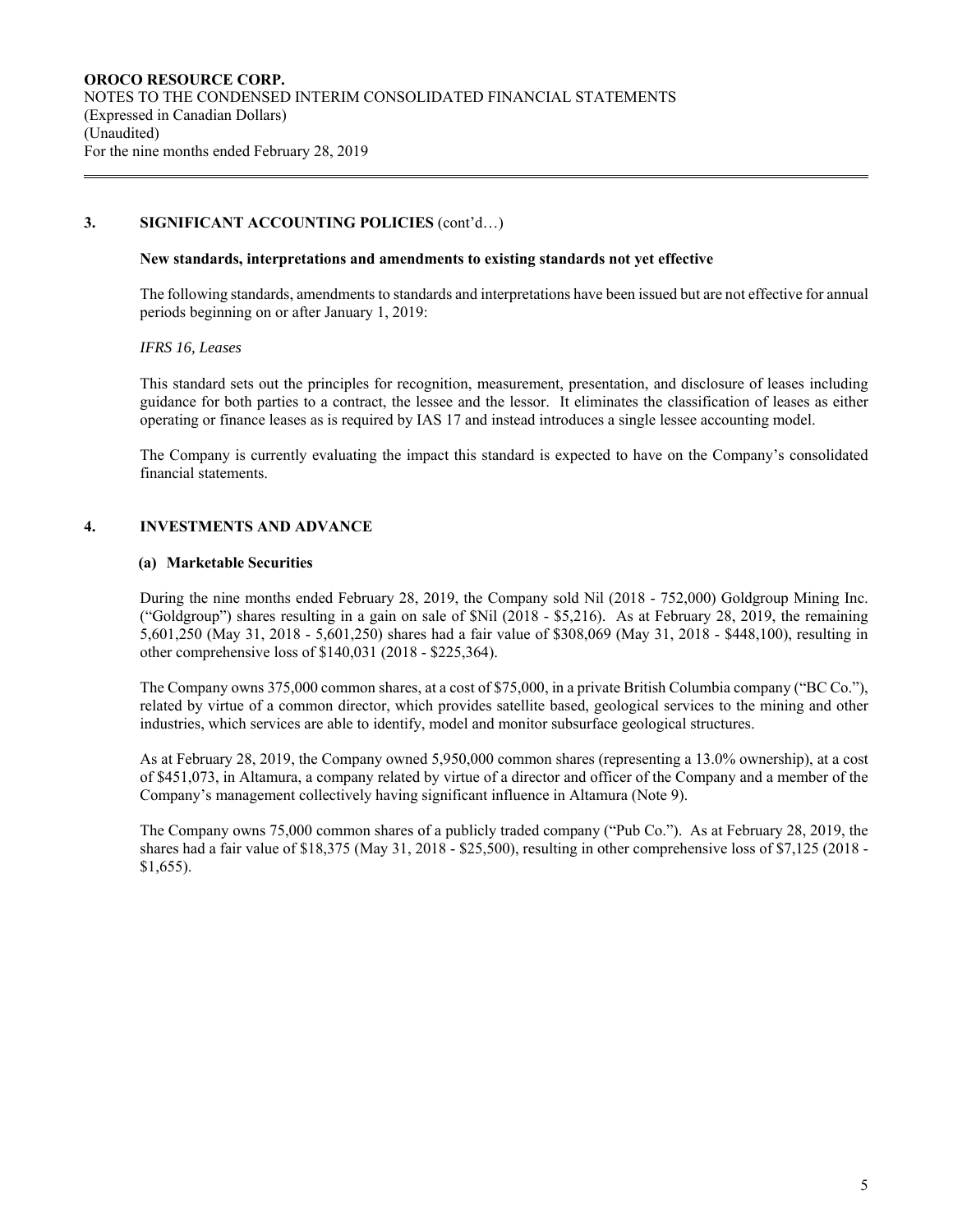# **4. INVESTMENTS AND ADVANCE** (cont'd…)

#### **(a) Marketable Securities** (cont'd…)

|                       | Goldgroup |               | Altamura  |              | BC Co.  |             |  |
|-----------------------|-----------|---------------|-----------|--------------|---------|-------------|--|
|                       | Number    | Amount        | Number    | Amount       | Number  | Amount      |  |
|                       |           |               |           |              |         |             |  |
| May 31, 2017          | 6,593,250 | \$593,393     | 5,950,000 | 451,073<br>S | 375,000 | S<br>75,000 |  |
| <b>Additions</b>      |           |               |           |              |         |             |  |
| Disposals             | (992,000) | (61, 684)     |           |              |         |             |  |
| Transfer to equity    |           |               |           |              |         |             |  |
| investment            |           |               |           | (451, 073)   |         |             |  |
| Fair value adjustment |           | (83,609)      |           |              |         |             |  |
| May 31, 2018          | 5,601,250 | 448,100       | 5,950,000 |              | 375,000 | 75,000      |  |
| <b>Additions</b>      |           |               |           |              |         |             |  |
| Disposals             |           |               |           |              |         |             |  |
| Fair value adjustment |           | (140, 031)    |           |              |         |             |  |
| February 28, 2019     | 5,601,250 | \$<br>308,069 | 5,950,000 | \$           | 375,000 | 75,000      |  |

|                       | Pub Co. |              | Total       |
|-----------------------|---------|--------------|-------------|
|                       | Number  | Amount       | Amount      |
|                       |         |              |             |
| May 31, 2017          | -       | \$           | \$1,119,466 |
| Additions             | 75,000  | 22,280       | 22,280      |
| Disposals             |         |              | (61, 684)   |
| Transfer to equity    |         |              |             |
| investment            |         |              | (451, 073)  |
| Fair value adjustment |         | 3,220        | (80, 389)   |
| May 31, 2018          | 75,000  | 25,500       | 548,600     |
| Additions             |         |              |             |
| Disposals             |         |              |             |
| Fair value adjustment |         | (7, 125)     | (147, 156)  |
| February 28, 2019     | 75,000  | \$<br>18,375 | 401,444     |

### **(b) Equity Investment and Advance**

During the nine months ended February 28, 2019, the Company advanced to and/or paid on behalf of Altamura \$192,219 and received \$Nil, for total outstanding advances of \$481,622 (May 31, 2018 - \$289,403) (the "Advances"). The Company has entered into three agreements with Altamura dated effective September 27, 2018: (1) an option agreement (the "Altamura Option Agreement") pursuant to which the Company acquired a three year option (the "Option"), the exercise of which is subject to TSX-V and shareholder approval, to acquire all of the equity in Altamura not already held by the Company, in consideration for 39,800,000 shares of the Company (Note 9); (2) a loan agreement (the "Altamura Loan Agreement") pursuant to which the Company agreed to lend up to US\$600,000 to Altamura, inclusive of Advances to date, and (3) an amended and restated share option agreement (the "Advances Conversion Agreement") pursuant to which, in the event that the Company does not exercise the Option, the Company may convert all Advances to Altamura into common shares of Altamura at a price of US\$0.057 per share at any time within the first six months after the expiry of the Option. As the conversion of the Advances into equity of Altamura would result in the Company holding an equity position in Altamura sufficient to give it significant influence, but not control, the investment into Altamura has been accounted for as an equity investment.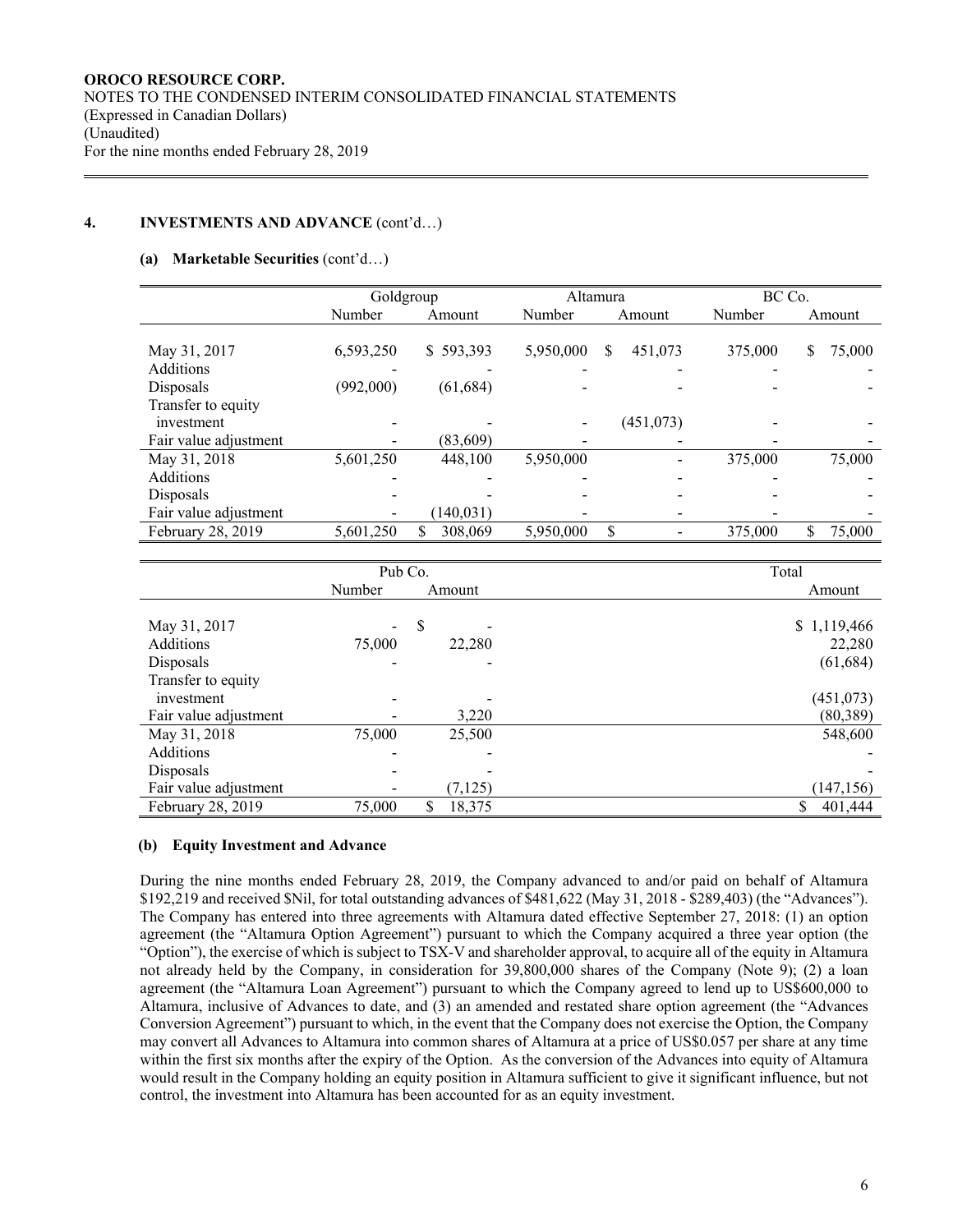# **4. INVESTMENTS AND ADVANCE** (cont'd…)

### **(b) Equity Investment and Advance** (cont'd…)

Information on the equity investment is as follows:

As at February 28, 2019, the Company's investment in Altamura, including dilution gains, less its share of Altamura's accumulated losses was \$375,567 (May 31, 2018 - \$432,205). The Company's share of the loss for the nine months ended February 28, 2019 was \$56,638 (2018 - \$Nil). The Company does not control operational decisions and the Company's judgment is that it has significant influence, but not control and accordingly equity accounting is appropriate.

As at February 28, 2019, Altamura's aggregate assets, aggregate liabilities and loss for the period then ended are as follows:

|                                                                    | Altamura      |
|--------------------------------------------------------------------|---------------|
|                                                                    | \$<br>212,684 |
| Aggregate assets                                                   |               |
| Aggregate liabilities                                              | 641,393       |
| Loss for the nine months ended February 28, 2019                   | 435,679       |
| The Company's ownership percentage                                 | 13.0%         |
| The Company's share of the loss                                    | 56,638        |
| A reconciliation of the equity balance and advances is as follows: |               |
|                                                                    | Altamura      |
| Equity investment                                                  |               |
| May 31, 2018                                                       | \$<br>432,205 |
| Additions                                                          |               |
| Loss for the period                                                | (56, 638)     |
| Total equity investment as at February 28, 2019                    | 375,567       |
| Advances                                                           |               |
| May 31, 2018                                                       | 289,403       |
| Additions                                                          | 192,219       |
| Total advances as at February 28, 2019                             | 481,622       |
| Total equity investment and advances as at February 28, 2019       | \$<br>857,189 |

# **5. CERRO PRIETO ROYALTY**

Pursuant to the sale of the Company's interest in the Cerro Prieto Property to Goldgroup in fiscal 2013, Goldgroup agreed to pay to the Company a production royalty (the "Production Royalty") quarterly in arrears. The Production Royalty, payable for each month in which the monthly average of the daily PM London gold fix is in excess of US\$1,250 per ounce, is calculated at the rate of 20% of the dollar value of that excess for each ounce of gold produced from the property during that month, to a maximum royalty of US\$90 per ounce. This Production Royalty will be payable for each and every ounce of the greater of: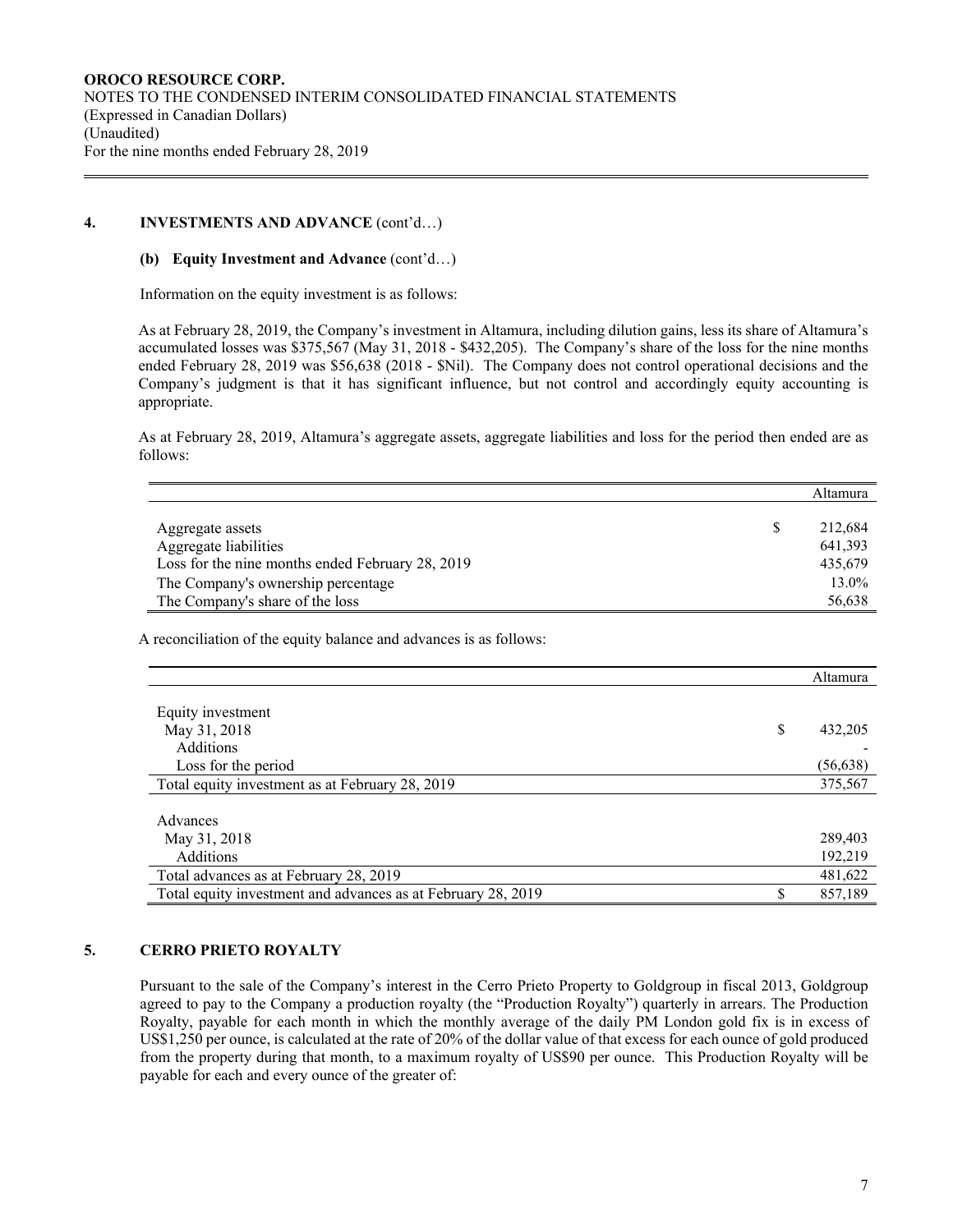# **5.** CERRO PRIETO ROYALTY (cont'd...)

- i) the first 90,000 ounces of gold produced from the Property; and
- ii) all ounces of gold produced from the Property until the completion of five full years of commercial production, which period commenced on March 1, 2014.

During the nine months ended February 28, 2019, the Company accrued or received \$270 (2018 - \$103,795) in royalty revenue.

# **6. EXPLORATION AND EVALUATION ASSETS**

|                                                                                              |               | Santo Tomas                  | Xochipala             |                              |
|----------------------------------------------------------------------------------------------|---------------|------------------------------|-----------------------|------------------------------|
|                                                                                              |               | Properties                   | Property              | Total                        |
| May 31, 2018                                                                                 | $\mathbb{S}$  | 347,793                      | \$<br>333,754         | \$<br>681,547                |
| Acquisition costs<br>Cash<br>Shares issued                                                   |               |                              | $\blacksquare$        |                              |
| Deferred exploration expenditures<br>Geologists<br>Lease payments, assessment fees and taxes |               | 462,184                      | 27,263<br>6,414       | 489,447<br>6,414             |
|                                                                                              |               | 462,184                      | 33,677                | 495,861                      |
| February 28, 2019                                                                            | \$            | 809,977                      | \$<br>367,431         | \$<br>1,177,408              |
|                                                                                              |               |                              |                       |                              |
|                                                                                              |               | Santo Tomas<br>Properties    | Xochipala<br>Property | Total                        |
| May 31, 2017                                                                                 | $\mathcal{S}$ |                              | \$<br>292,329         | \$<br>292,329                |
| Acquisition costs<br>Cash<br>Shares issued                                                   |               | 47,247<br>240,000<br>287,247 |                       | 47,247<br>240,000<br>287,247 |
| Deferred exploration expenditures                                                            |               |                              |                       |                              |
| Geologists                                                                                   |               | 39,453                       | 35,708                | 75,161                       |
| Lease payments, assessment fees and taxes                                                    |               | 21,093                       | 5,717                 | 26,810                       |
|                                                                                              |               | 60,546                       | 41,425                | 101,971                      |
| May 31, 2018                                                                                 | \$            | 347,793                      | \$<br>333,754         | \$<br>681,547                |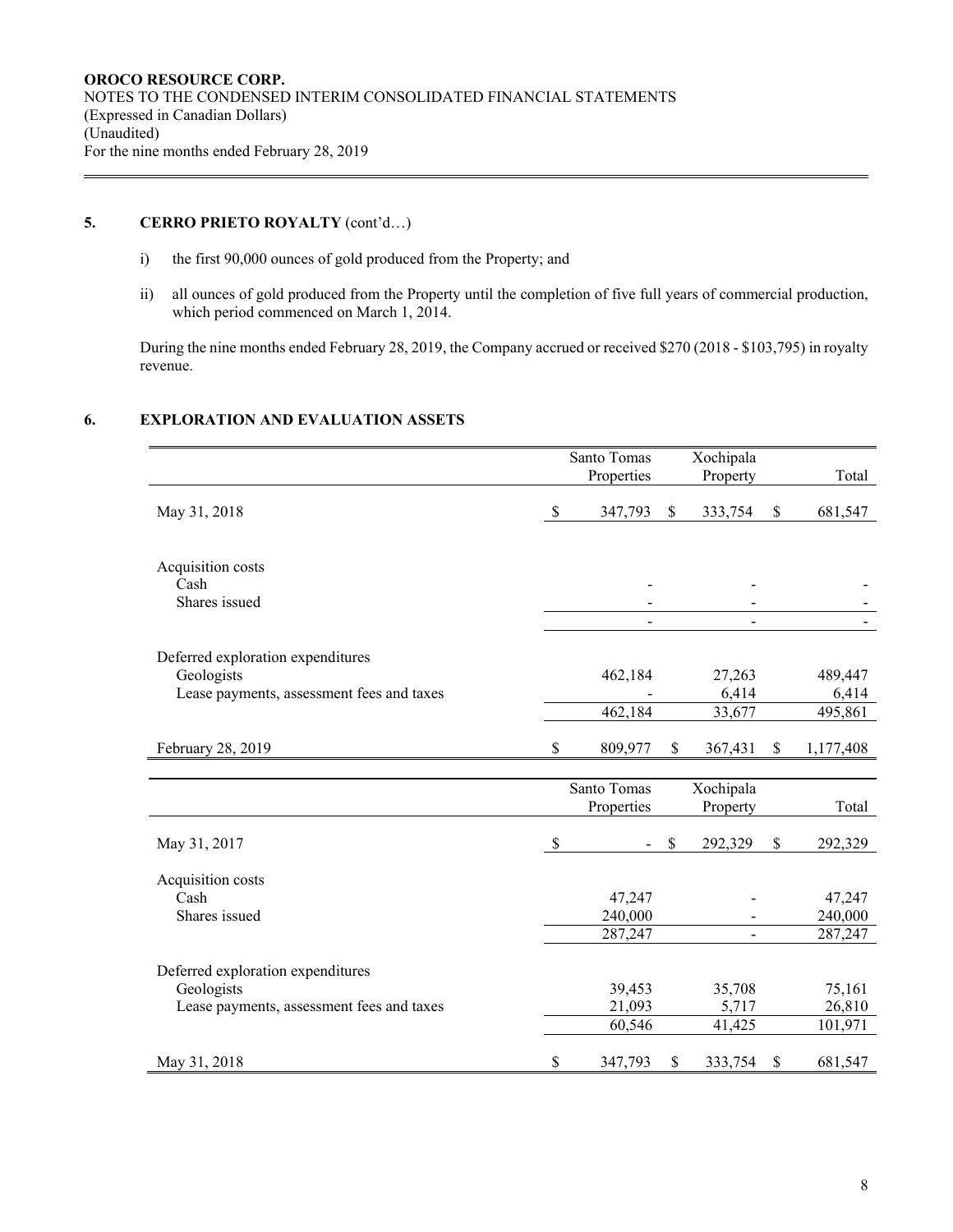### **6. EXPLORATION AND EVALUATION ASSETS** (cont'd…)

#### **(a) Xochipala Property Guerrero State, Mexico**

The Xochipala Property, located in Guerrero State, Mexico, is comprised of the contiguous Celia Gene and Celia Generosa concessions. Minera Xochipala acquired the Xochipala Property in 2007.

### **(b) Salvador Property, Guerrero State, Mexico**

The Salvador Property is a mining concession 100% owned by Minera Xochipala.

### **(c) Santo Tomas Properties, Sinaloa State, Mexico**

The Company holds a 77.5% interest in each of the Papago 17, La China II and AMP Santo Tomas Red 1 concessions (collectively, the "Santo Tomas Properties") which are contiguous to the concessions which cover the known core of the Santo Tomas mineralized structure (the "Core Concessions"). The Santo Tomas Properties were acquired for a total cash payment of \$47,247 and the issuance of 2,000,000 common shares, valued at \$240,000.

The AMP Santo Tomas Red 1 and La China II concessions had previously been cancelled for reason of failure to pay tax arrears. The vendor has filed appeals of the cancellations based on not being properly served with notices of deficiencies and cancellation. The appeal of the cancellation of the AMP Santo Tomas Red 1 concession was successful and the concession has been reinstated to good standing. No decision has been made yet on the appeal of the cancellation of the La China II concession.

All three concessions of the Santo Tomas Property are subject to a 2% net smelter royalty ("NSR").

Altamura holds an un-registered, contractual interest in the Core Concessions. The registration of this interest is impeded by a 2016 judgment (the "Judgment") of the Thirteenth Civil Court of Mexico City from a claim by Aztec Copper Corp. ("Aztec") and its Mexican subsidiary, Prime Aztec Mexicana, S.A. de C.V., against the vendor of the interest, Compania Minera Ruero, S.A. de C.V. ("CMR"), Fierce Investments Ltd. ("Fierce"), and Ruero International Ltd. ("Ruero"). Altamura also holds an indirect 50% interest in CMR and an option to acquire, for US\$16,000,000, all of the direct and indirect interest that the holder of the other 50% of CMR has in the Core Concessions, wherever that ownership interest resides (the "CMR Option"), subject to a 1% NSR (the "CMR Option NSR"), 0.5% of which may be bought back for US\$2,000,000. Altamura's interest in the Core Concessions is subject to an NSR of 1.5%, in favour of ATM Mining Corp., a company owned by the spouse of the Company's president, Craig Dalziel, and an arm's-length third party (the "Altamura NSR"). 0.5% of the Altamura NSR will be cancelled if the CMR Option NSR is granted, with the result that the Core Concessions will, upon the buy-back of half of the CMR Option NSR, be subject to a maximum 1.5% NSR.

Subsequent to February 28, 2019, Altamura has also acquired an exclusive option (the "Aztec Share Option") to purchase 40,000,000 common shares (the "Aztec Shares") of Aztec held by Fierce at any time within the next three years. The Aztec Shares constitute the primary consideration paid by Aztec in the transaction which was the basis of the claim that resulted in the Judgement. The Aztec Shares are expected to represent approximately 82% of the currently issued and outstanding equity of Aztec. Fierce is currently taking legal action in Arizona, the jurisdiction of Aztec's incorporation and residence, to secure its ownership rights in the Aztec Shares.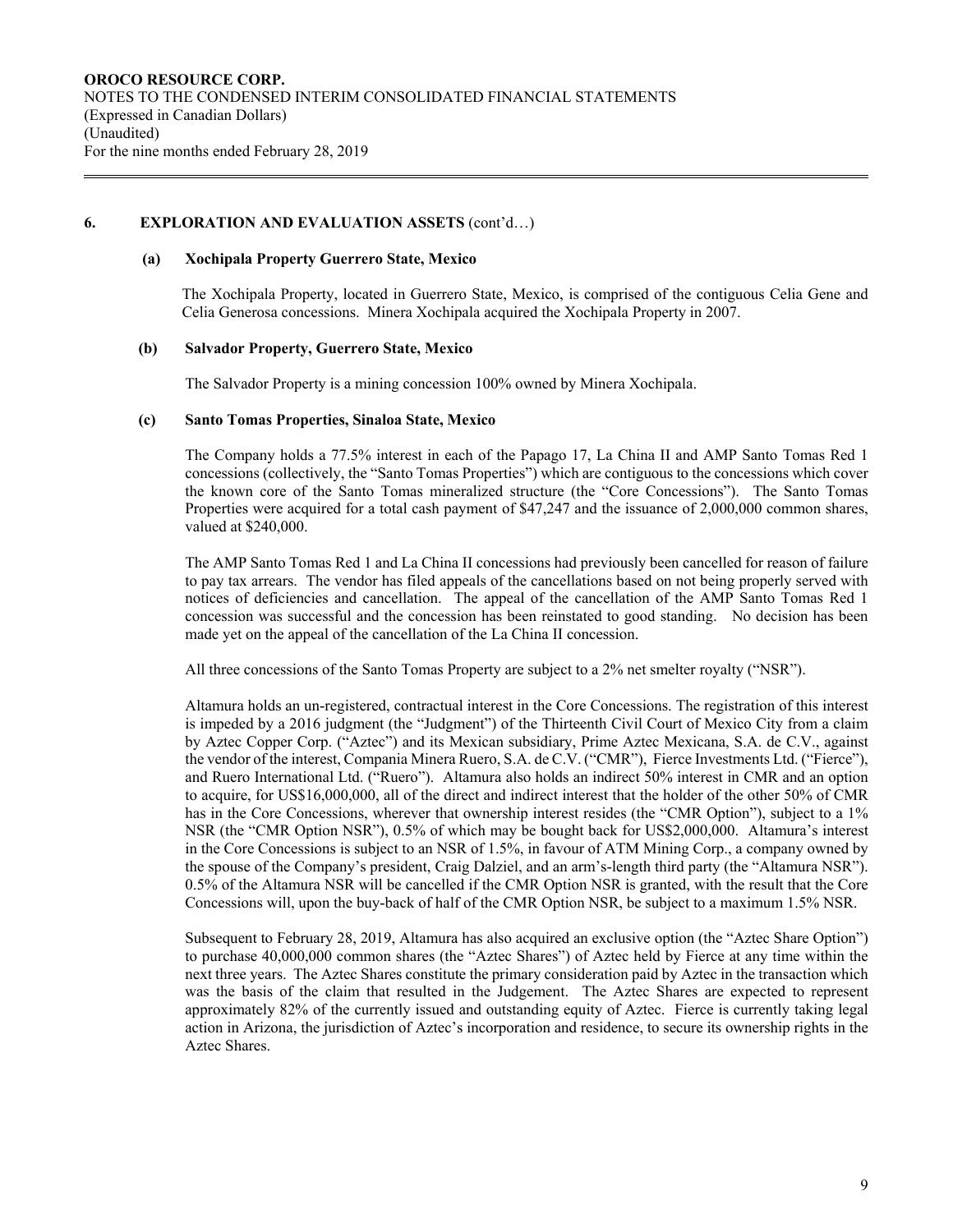# **6. EXPLORATION AND EVALUATION ASSETS** (cont'd…)

**(c) Santo Tomas Properties, Sinaloa State, Mexico** (cont'd…)

Altamura has certain contingency fee obligations (the "Contingency Fee Agreements") related to the Core Concessions as follows:

- a) \$600,000 payable within six months of title to the Santo Tomas Property is registered in the Mexican Public Registry of Mining; and
- b) upon the direct or indirect sale, assignment or transfer of the Santo Tomas Property in a transaction intended to be final disposition of the Santo Tomas Property:
	- (i) 10% of the sale price, to a maximum of \$3,600,000, (inclusive of the first \$600,000); and
	- (ii) 1.5% of the sale price, to a maximum of \$4,100,000, of which up to \$1,000,000 is payable to David Rose, an officer of the Company and shareholder of Altamura.

During the nine months ended February 28, 2019, the Company entered into a purchase agreement pursuant to which the Company acquired geological data, analysis and models related to the Santo Tomas Properties and the Core Properties in consideration for 500,000 common shares, valued at \$137,500, (Note 8) and US\$500,000, to be paid by way of three payments of US\$50,000 each and a final payment of US\$350,000. The second and third \$50,000 payments and the \$350,000 payment are contingent upon Xochipala Gold obtaining registered title to the Core Concessions, and are due over a period of no more than three years from that event.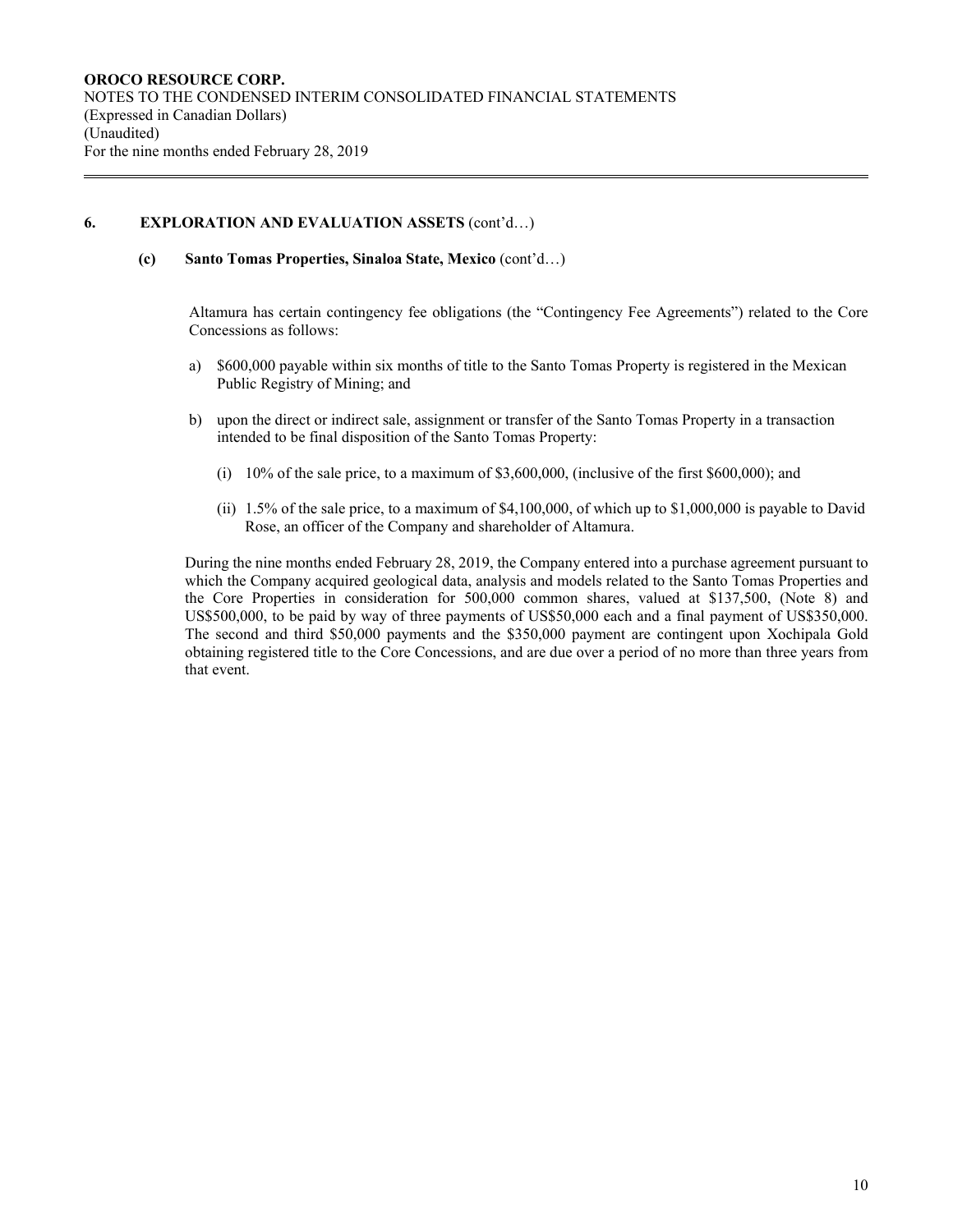# **7. EQUIPMENT**

|                                       | Automotive          |              | Computer      |              |              |               | Office      |                       |
|---------------------------------------|---------------------|--------------|---------------|--------------|--------------|---------------|-------------|-----------------------|
|                                       | equipment           |              | equipment     |              | Leaseholds   |               | furniture   | Total                 |
| Cost                                  |                     |              |               |              |              |               |             |                       |
| May 31, 2017<br>Additions             | \$<br>15,948        | $\mathbb{S}$ | 23,110        | $\mathbb{S}$ | 10,017       | \$            | 3,070       | \$<br>52,145          |
| May 31, 2018<br>Additions             | 15,948              |              | 23,110        |              | 10,017       |               | 3,070       | 52,145                |
| February 28, 2019                     | \$<br>15,948        | \$           | 23,110        | \$           | 10,017       | $\mathcal{S}$ | 3,070       | \$<br>52,145          |
| Depreciation                          |                     |              |               |              |              |               |             |                       |
| May 31, 2017<br>Charge for the year   | \$<br>10,945<br>500 | \$           | 21,943<br>350 | \$           | 8,505<br>302 | \$            | 2,669<br>80 | \$<br>44,062<br>1,232 |
| May 31, 2018<br>Charge for the period | 11,445<br>338       |              | 22,293<br>184 |              | 8,807<br>182 |               | 2,749<br>48 | 45,294<br>752         |
| February 28, 2019                     | \$<br>11,783        | $\mathbb{S}$ | 22,477        | $\mathbb S$  | 8,989        | \$            | 2,797       | \$<br>46,046          |
| Net book value                        |                     |              |               |              |              |               |             |                       |
| May 31, 2018                          | \$<br>4,503         | $\mathbb{S}$ | 817           | \$           | 1,210        | \$            | 321         | \$<br>6,851           |
| February 28, 2019                     | \$<br>4,165         | \$           | 633           | \$           | 1,028        | \$            | 273         | \$<br>6,099           |

### **8. SHARE CAPITAL AND RESERVES**

#### **Authorized**

An unlimited number of common shares without par value.

#### **Issued share capital**

During the nine months ended February 28, 2019, the Company issued:

- i. 3,750,000 units at a price of \$0.20 per unit by way of a private placement for total proceeds of \$750,000, with each unit consisting of one common share and one-half of one share purchase warrant. Each whole share purchase warrant will entitle the holder to acquire an additional common share at a price of \$0.32 per common share, for a period of 18 months from the date of issue. The Company paid a total of \$18,223 in cash for fees;
- ii. 500,000 common shares, valued at \$137,500, pursuant to the purchase agreement in which the Company acquired geological data, analysis and models related to the Santo Tomas Properties (Note 6(c)); and
- iii. 250,000 common shares, pursuant to the exercise of warrants, for proceeds of \$40,000.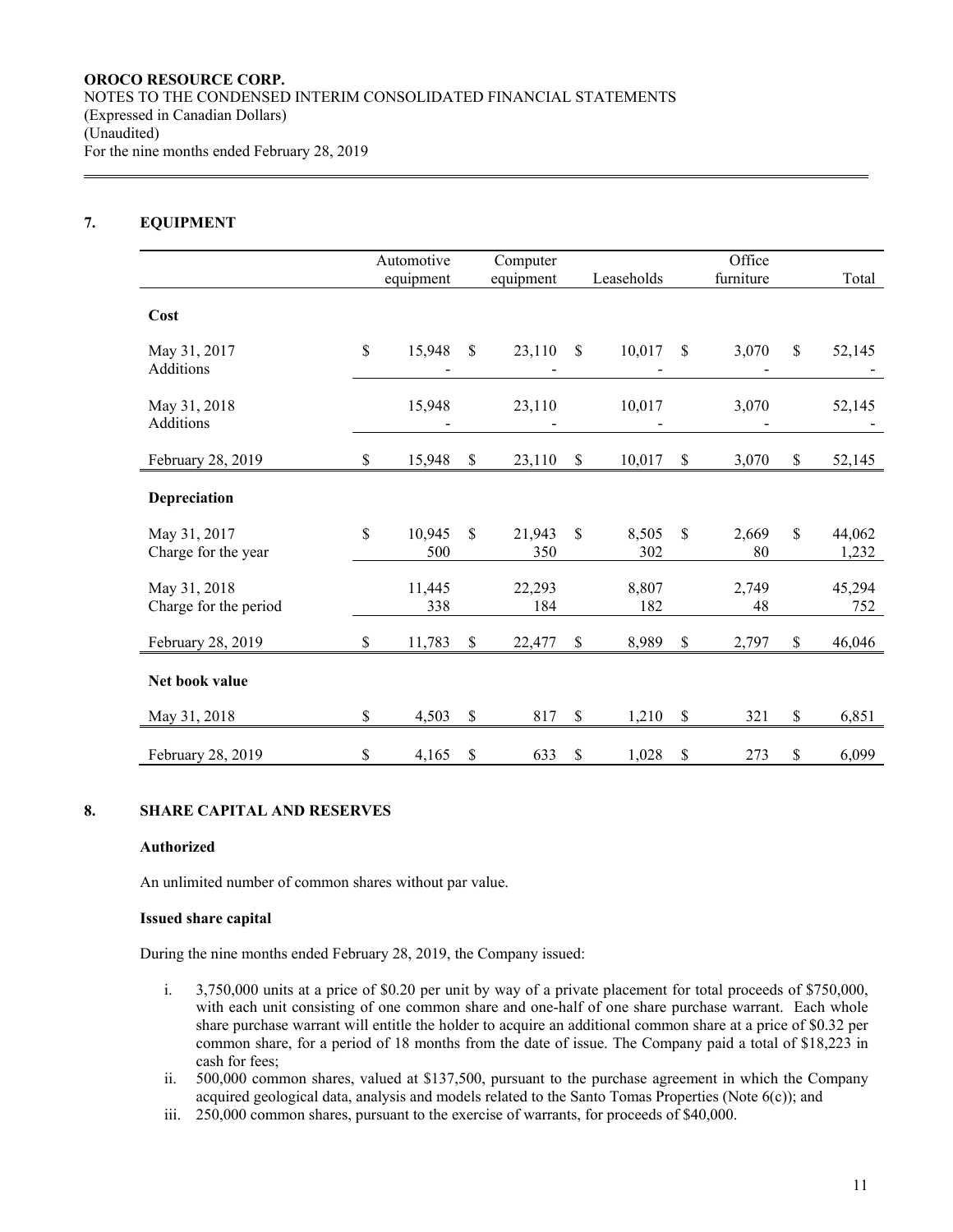# **8. SHARE CAPITAL AND RESERVES** (cont'd…)

### **Issued share capital** (cont'd…)

During the nine months ended February 28, 2018, the Company issued 2,000,000 common shares, valued at \$240,000, pursuant to the acquisition of the Santo Tomas Property (Note 6(c)).

### **Warrants**

Warrant transactions are summarized as follows:

|                                              | Number of | Weighted average |
|----------------------------------------------|-----------|------------------|
|                                              | warrants  | exercise price   |
|                                              |           |                  |
| Balance, outstanding as at May 31, 2017      |           |                  |
| Issued                                       | 4,500,000 | 0.16             |
| Balance, outstanding as at May 31, 2018      | 4,500,000 | 0.16             |
| Issued                                       | 1,875,000 | 0.32             |
| Exercised                                    | (250,000) | 0.16             |
| Balance, outstanding as at February 28, 2019 | 6,125,000 | 0.21             |

Warrants outstanding as at February 28, 2019 are as follows:

| Number of              |                   | Weighted<br>average<br>remaining life |                                 |
|------------------------|-------------------|---------------------------------------|---------------------------------|
| warrants               | Exercise price    | (years)                               | Expiry date                     |
| 4,250,000<br>1,875,000 | S<br>0.16<br>0.32 | 0.66<br>1.18                          | October 26, 2019<br>May 3, 2020 |
| 6,125,000              |                   |                                       |                                 |

### **Stock options**

The Company has a rolling stock option plan, whereby from time to time, at the direction of the Board of Directors, stock options may be granted to employees, consultants, directors and officers. The number of shares reserved for issuance under the plan shall not exceed 10% of the issued and outstanding common shares of the Company. The exercise price of each option is based on the market price of the Company's common stock at the date of the grant. The options may be granted for a maximum of five years and vesting is determined by the Board of Directors.

During the nine months ended February 28, 2019, a total of 2,550,000 (2018 - 4,900,000) stock options were granted to certain officers, directors, and consultants of the Company with a fair value of \$450,028 (2018 - \$149,976) using the Black-Scholes option pricing model. During the nine months ended February 28, 2019, the Company recognized \$331,103 (2018 - \$144,059) as share-based payment for the fair value of the stock options.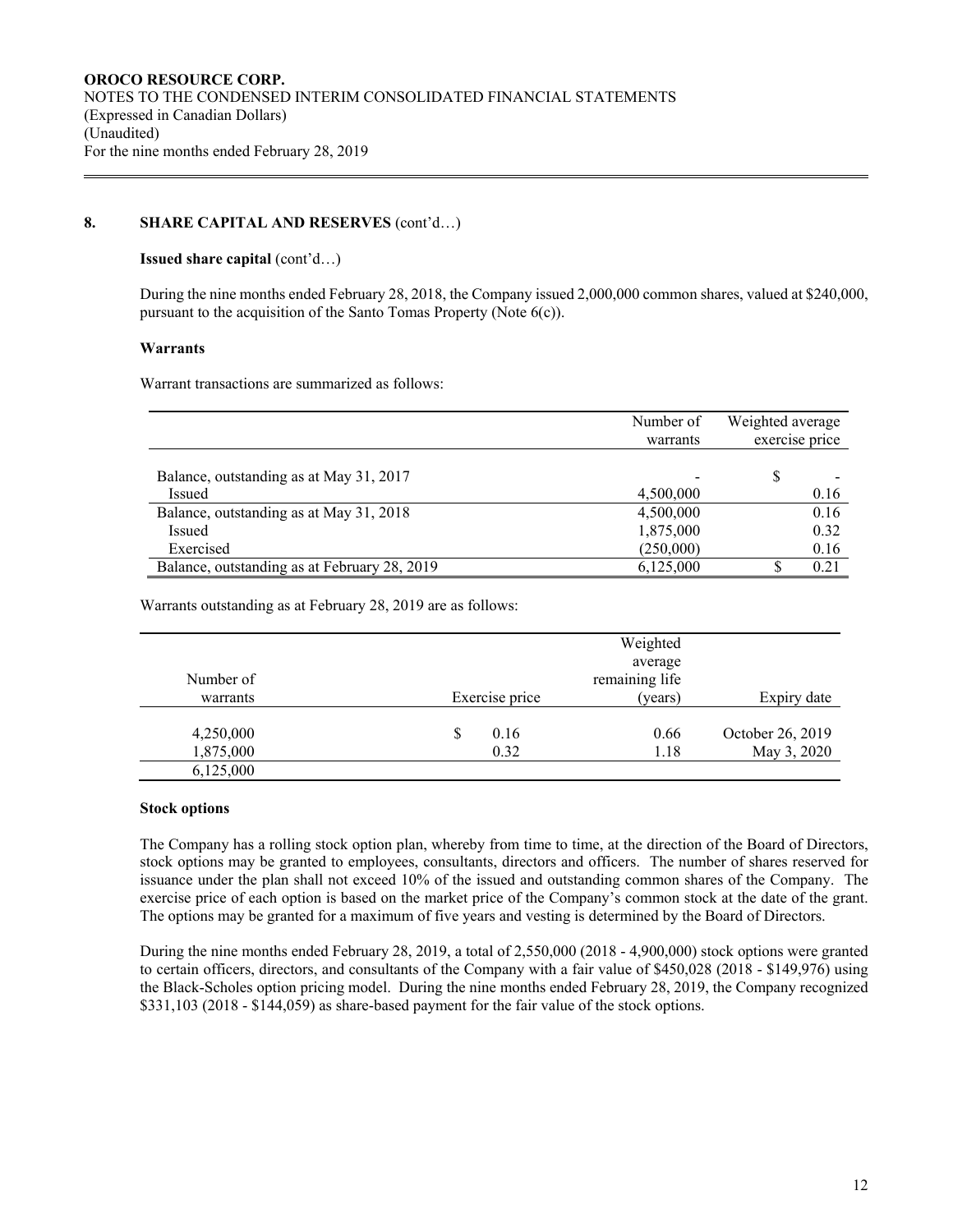# **8. SHARE CAPITAL AND RESERVES** (cont'd…)

### **Stock options** (cont'd…)

The fair value of options granted was estimated on the grant date using the Black-Scholes option pricing model with weighted average assumptions as follows:

|                                 | For the Nine             | For the Nine             |
|---------------------------------|--------------------------|--------------------------|
|                                 | Months Ended             | Months Ended             |
|                                 | <b>February 28, 2019</b> | <b>February 28, 2018</b> |
| Risk-free interest rate         | 2.15%                    | 1.32%                    |
| Expected option life in years   | 3.0 years                | 3.0                      |
| Expected stock price volatility | 141%                     | 147%                     |
| Expected forfeiture rate        | $0\%$                    | $0\%$                    |

Option transactions are summarized as follows:

|                                              | Number of | Weighted average |
|----------------------------------------------|-----------|------------------|
|                                              | options   | exercise price   |
|                                              |           |                  |
| Balance, outstanding as at May 31, 2017      |           | \$               |
| Granted                                      | 4,900,000 | 0.075            |
| Exercised                                    | (200,000) | 0.075            |
| Balance, outstanding as at May 31, 2018      | 4,700,000 | 0.075            |
| Granted                                      | 2,550,000 | 0.221            |
| Balance, outstanding as at February 28, 2019 | 7,250,000 | 0.126            |
| Balance, exercisable as at February 28, 2019 | 5,850,000 | 0.103            |

Options outstanding as at February 28, 2019 are as follows:

| Number of<br>options | Number of<br>exercisable<br>options | Exercise price | Weighted<br>average<br>remaining life<br>(years) | Expiry date        |
|----------------------|-------------------------------------|----------------|--------------------------------------------------|--------------------|
|                      |                                     |                |                                                  |                    |
| 3,550,000            | 3,550,000                           | \$<br>0.075    | 1.45                                             | August 11, 2020    |
| 150,000              | 150,000                             | 0.075          | 1.56                                             | September 18, 2020 |
| 500,000              | 500,000                             | 0.075          | 1.56                                             | September 18, 2020 |
| 500,000              | 500,000                             | 0.075          | 1.65                                             | October 24, 2020   |
| 750,000              | 450,000                             | 0.200          | 2.34                                             | July 2, 2021       |
| 1,500,000            | 600,000                             | 0.225          | 2.65                                             | October 24, 2021   |
| 300,000              | 100,000                             | 0.250          | 2.91                                             | January 24, 2022   |
| 7.250.000            | 5,850,000                           |                |                                                  |                    |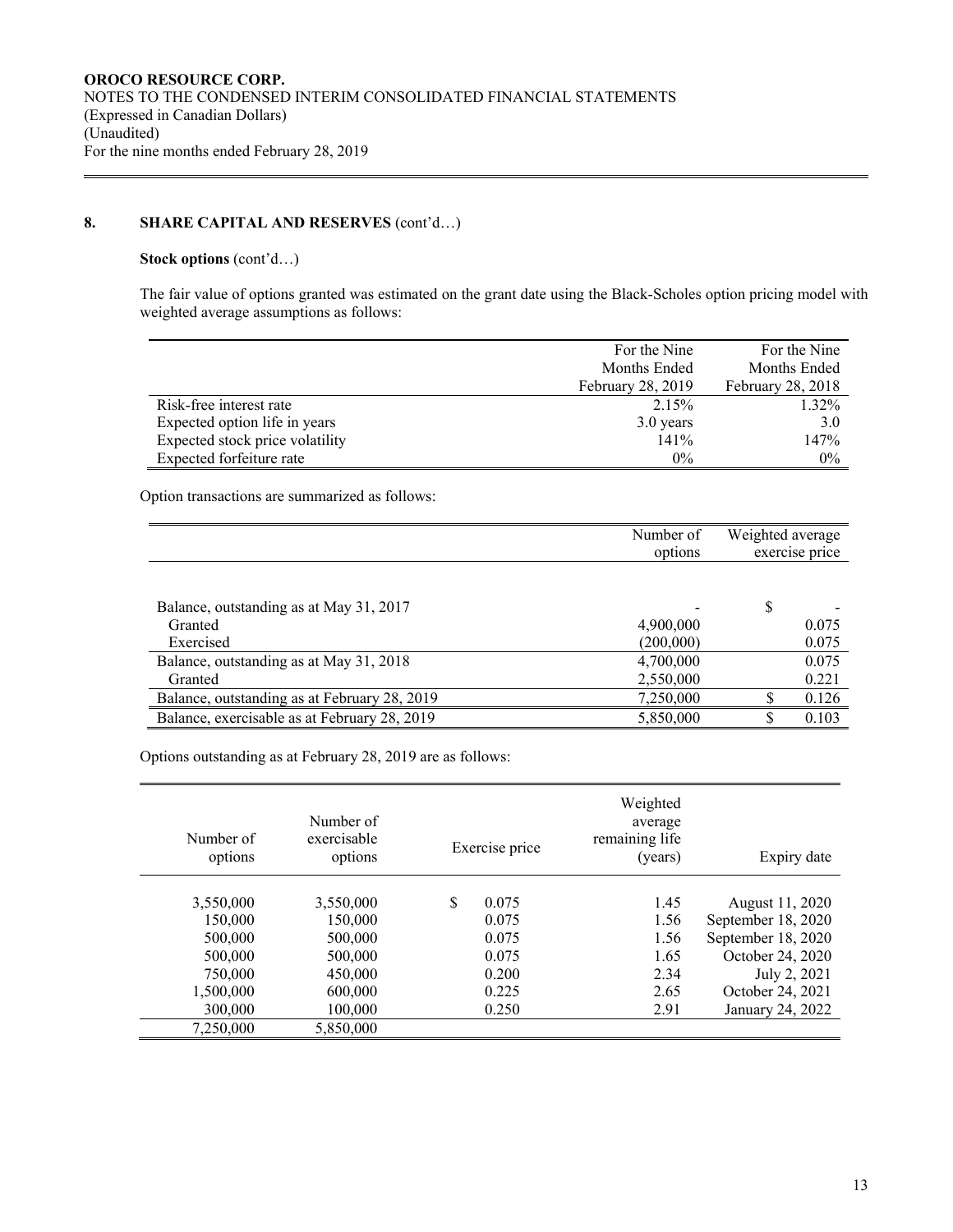# **8. SHARE CAPITAL AND RESERVES** (cont'd…)

#### **Reserves**

As at February 28, 2019, the Company had a Stock Option and Warrant Reserve balance of \$2,620,643 (May 31, 2018 - \$2,289,540) consisting of warrant valuations associated with warrants issued in connection with various private placements and share-based compensation associated with stock option grants to employees, consultants, directors and officers.

As at February 28, 2019, the Company had an Other Comprehensive Income (Loss) balance of \$(44,125) (May 31, 2018 - \$103,031).

### **9. RELATED PARTY TRANSACTIONS**

The Company considers key management personnel to consist of directors and officers. The following expenses were incurred with key management personnel:

|                              |                   | For the Nine      | For the Nine |         |  |
|------------------------------|-------------------|-------------------|--------------|---------|--|
|                              |                   | Months Ended      | Months Ended |         |  |
|                              | February 28, 2019 | February 28, 2018 |              |         |  |
| Management and director fees | S                 | 203,500           |              | 184,000 |  |
| Consulting                   |                   | 16,200            |              | 16,200  |  |
| Professional fees            |                   | 76,500            |              | 76,500  |  |
| Share-based payment          |                   |                   |              | 67,543  |  |
| Total                        |                   | 296,200           |              | 344,243 |  |

As at February 28, 2019 included in accounts payable and accrued liabilities was \$256,164 (May 31, 2018 - \$215,151) owing to officers and directors. The amounts owing are unsecured, non-interest bearing and have no fixed repayment terms.

Pursuant to the terms of the Altamura Option Agreement (Notes 4 and 6), the Company will issue 39,800,000 shares to the shareholders of Altamura. 8,302,000 shares will be issued to a company controlled by the spouse of a director and officer, 9,506,000 shares will be issued to a company controlled by family members of a director and officer and 8,302,000 shares will be issued to an officer of the Company.

During the nine months ended February 28, 2019, the Company also entered into the Altamura Loan Agreement and the Advances Conversion Agreement with Altamura, which is a related party by virtue of a company controlled by the spouse of a director and an officer of the Company, a company controlled by family members of a director and officer of the Company and a member of the Company's management being significant shareholders of Altamura (Note 4).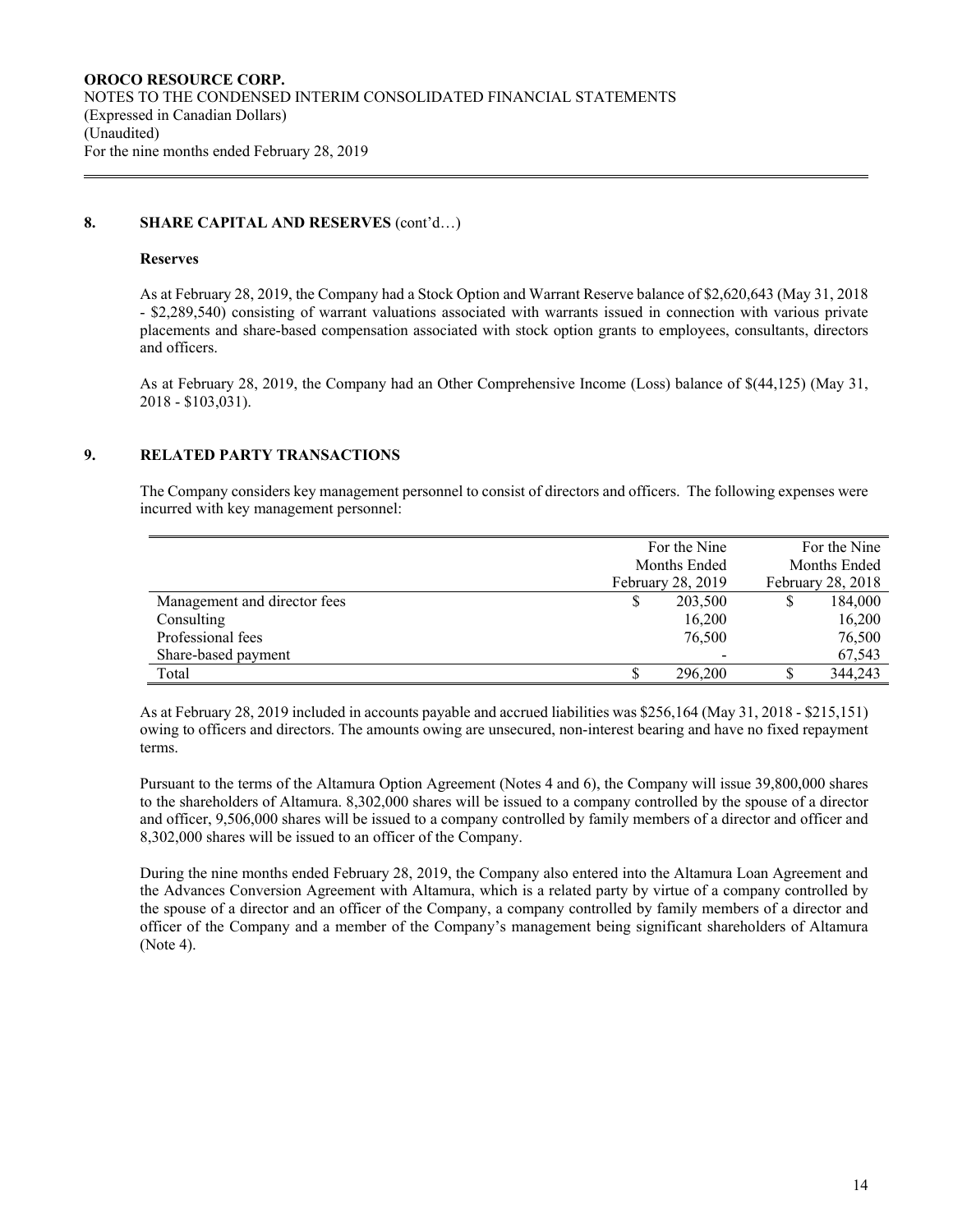# **10. SEGMENTED INFORMATION**

The Company operates in one segment being the acquisition and exploration of exploration and evaluation assets located in Mexico. Geographic information is as follows:

As at February 28, 2019

|                                   | Canada                   | Mexico    | Total     |
|-----------------------------------|--------------------------|-----------|-----------|
| Equipment                         | 1.933                    | 4.166     | 6,099     |
| Exploration and evaluation assets | $\overline{\phantom{0}}$ | 1,177,408 | 1,177,408 |
| Other assets                      | 1.739.213                | 22,002    | .761.215  |
| Total assets                      | 146<br>$-741.$           | .203.576  | 2.944.722 |

As at May 31, 2018

|                                   | Canada    | Mexico  | Total     |
|-----------------------------------|-----------|---------|-----------|
| Equipment                         | 2,348     | 4.503   | 6,851     |
| Exploration and evaluation assets | -         | 681.547 | 681,547   |
| Other assets                      | 2.244.559 | 11.385  | 2,255,944 |
| Total assets                      | 2.246,907 | 697.435 | 2.944.342 |

### **11. SUPPLEMENTAL CASH FLOW INFORMATION**

|                                                                         | For the Nine         |    | For the Nine      |
|-------------------------------------------------------------------------|----------------------|----|-------------------|
|                                                                         | Months Ended         |    | Months Ended      |
|                                                                         | February 28, 2019    |    | February 28, 2018 |
| Interest paid<br>Taxes paid                                             | \$<br>$\blacksquare$ | -S |                   |
| Non-cash transactions not included in investing or financing activities |                      |    |                   |
| Exploration and evaluation assets included in accounts<br>payable       | 73.289               | -S | 2,970             |
| Shares issued for exploration and evaluation assets                     | 137,500              |    | 240,000           |
| Unrealized loss on fair value of marketable securities                  | 147,156              |    | 227,019           |

### **12. FINANCIAL INSTRUMENT RISK AND CAPITAL**

The Company's objectives when managing capital are to identify, pursue and complete the exploration and development of mineral properties, to maintain financial strength, to protect its ability to meet its on-going liabilities, to continue as a going concern, to maintain creditworthiness and to maximize returns for shareholders over the long term. The Company does not have any externally imposed capital requirements to which it is subject. Capital of the Company comprises shareholders' equity. There has been no significant change in the Company's objectives, policies and processes for managing its capital during the nine months ended February 28, 2019.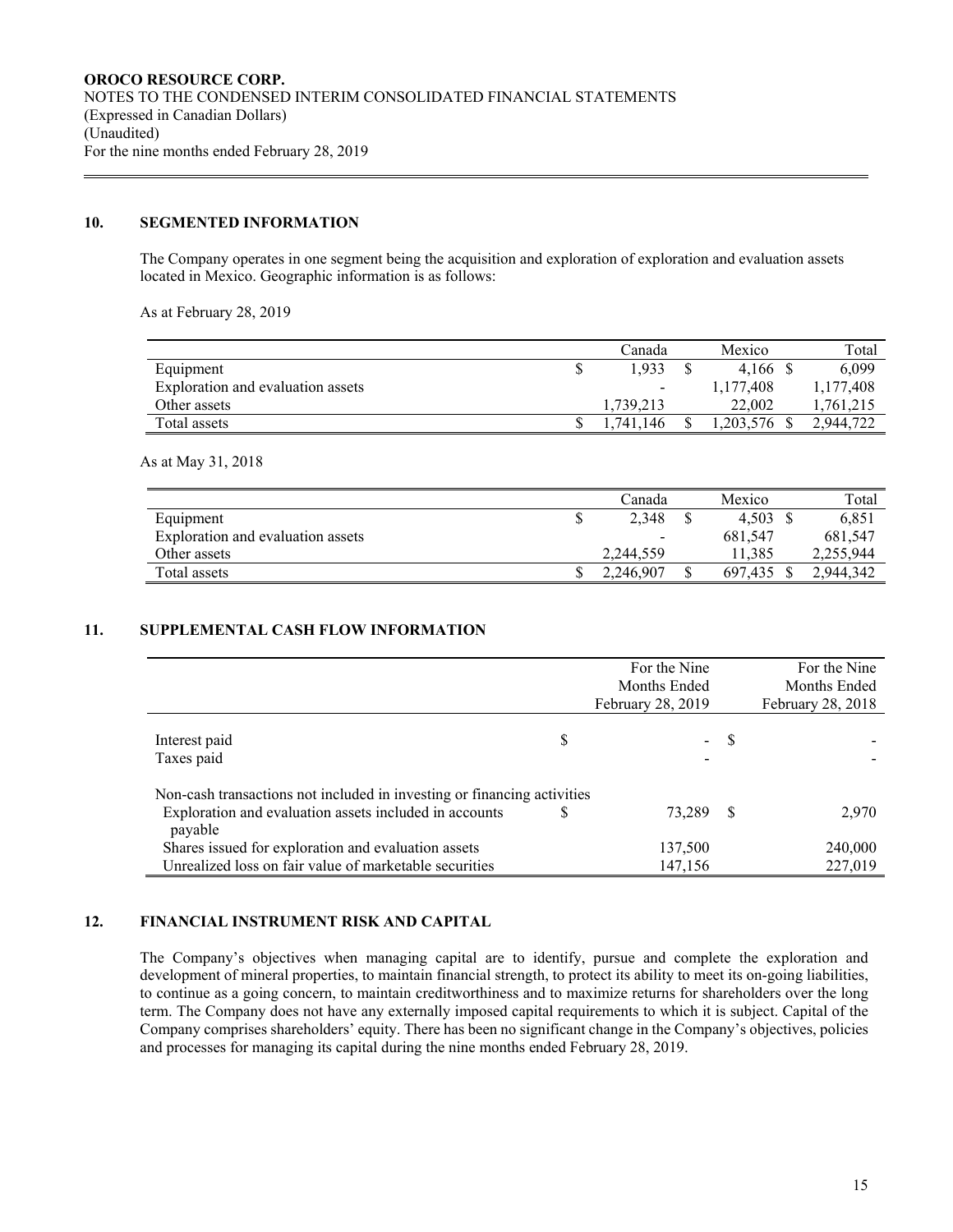# 12. FINANCIAL INSTRUMENT RISK AND CAPITAL (cont'd...)

The Company manages the capital structure and makes adjustments to it in light of changes in economic conditions and the risk characteristics of the underlying assets. To maintain or adjust the capital structure, the Company may attempt to issue new shares. The Company's investment policy is to invest its cash in financial instruments in high credit quality financial institutions with terms to maturity selected with regards to the expected timing of expenditures from continuing operations.

### **Fair value hierarchy**

The Company's financial instruments recorded at fair value require disclosure about how the fair value was determined based on significant levels of inputs described in the following hierarchy:

Level 1 - Quoted prices are available in active markets for identical assets or liabilities as of the reporting date. Active markets are those in which transactions occur in sufficient frequency and value to provide pricing information on an ongoing basis.

Level 2 - Pricing inputs are other than quoted prices in active markets included in level 1. Prices in level 2 are either directly or indirectly observable as of the reporting date. Level 2 valuations are based on inputs including quoted forward prices for commodities, time value and volatility factors, which can be substantially observed or corroborated in the market place.

Level 3 - Valuations in this level are those with inputs for the asset or liability that are not based on observable market data.

# **Management of Industry Risk**

The Company is engaged in mineral exploration and manages related industry risk issues directly. The Company may be at risk for environmental issues and fluctuations in commodity pricing as well as changes in foreign government policy. Management is not aware of and does not anticipate any significant environmental remediation costs or liabilities in respect of its current operations; however, it is not possible to be certain that all aspects of environmental issues affecting the Company, if any, have been fully determined or resolved.

### **Management of Financial Risk**

The carrying value of cash, receivables, note receivable and trade payables and accrued liabilities approximated their fair value because of the short-term nature of these instruments. Cash is measured at a level 1 of the fair value hierarchy. The Goldgroup and Pub Co. shares recorded in marketable securities are measured at a level 1 of the fair value hierarchy and the BC Co. shares recorded in marketable securities are measured using level 3 of the fair value hierarchy based on cost at time of acquisition. The Company's financial instruments are exposed to certain financial risks, which include credit risk, liquidity risk, and market risk.

# **Credit Risk**

Credit risk is the risk that one party to a financial instrument will fail to discharge an obligation and cause the other party to incur a financial loss. The Company's primary exposure to credit risk is on its bank accounts. The bank accounts are mainly held with a major Canadian bank and this minimizes the risk to the Company.